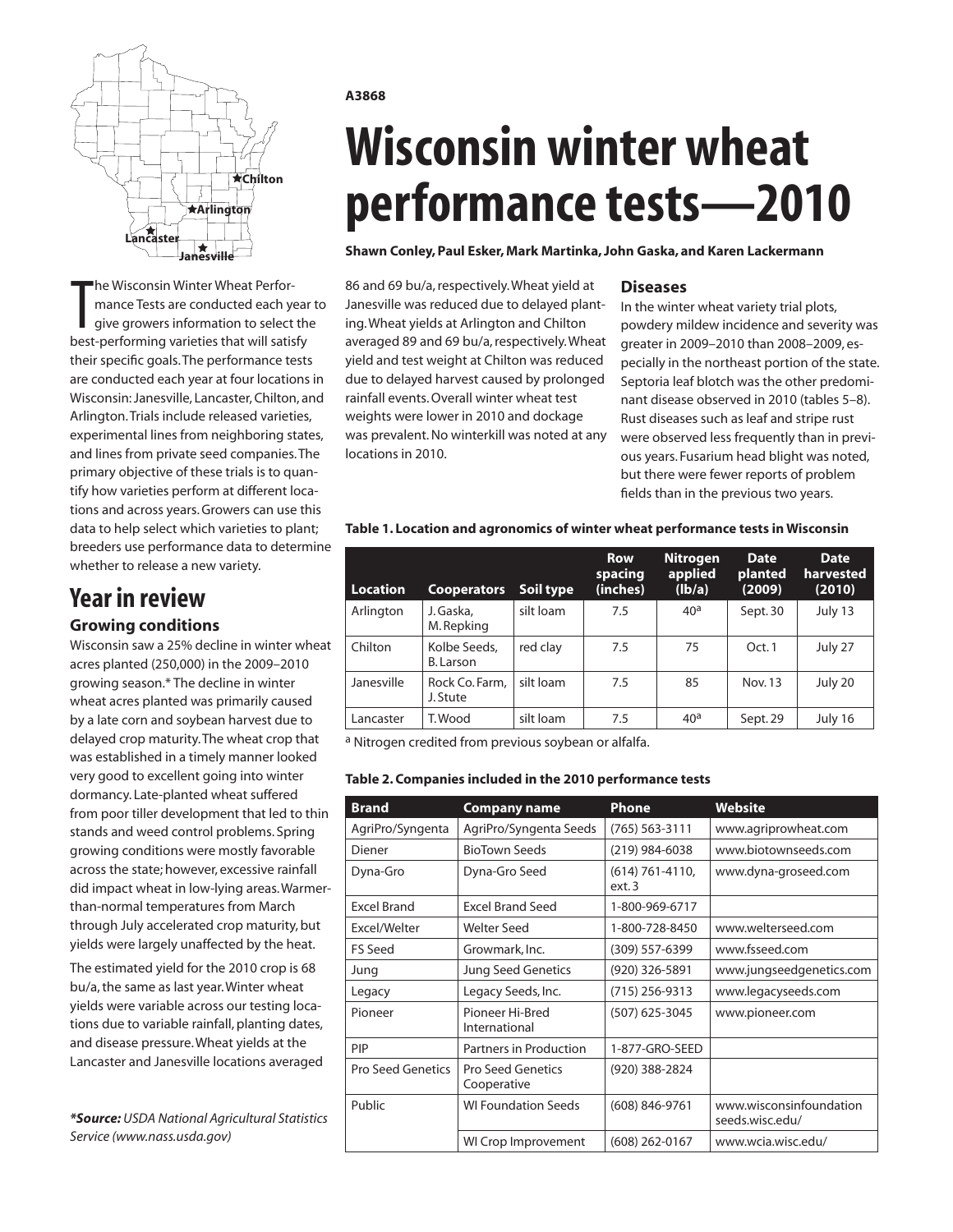### **Experimental procedures**

#### **At planting**

**Site details:** Summarized in table 1.

- **Seedbed preparation:** Conventional and conservation tillage methods.
- **Seeding rate:** Seeded at a rate of 1.5 million viable seeds per acre.
- **Seed treatments:** Identified in table 3. Fertilizer was applied as indicated by soil tests and herbicides were applied for weed control when necessary.
- **Planting:** A grain drill with cone units was used to plant 9-row plots, 25 feet in length. Each variety was grown in at least four separate plots (replicates) in a randomized complete block design at each location to account for field variability.

#### **Midseason**

**Diseases:** Foliar disease assessments were made at all trial locations during June at Feekes 10.5.1. Assessments were made in the field on six stems from non-harvested rows for foliar diseases. Disease incidence **Lodging:** Scores are based on the Belgian and severity were estimated for all foliar diseases noted. Incidence was defined as the number of stems out of six with a specific disease. Disease severity = (4

x severity on flag leaf)  $+$  (3 x severity on flag-1 leaf) +  $(2 \times$  severity on flag-2 leaf) + (severity on flag-3 leaf ). This calculation was used as it emphasizes that disease on the upper leaves has the greatest effect on yield (because disease on the upper leaves reduces the amount of healthy green tissue).

Fusarium head blight assessments were made at all trial locations at Feekes 11.2. One hundred wheat heads were assessed for Fusarium head blight incidence and severity and were used to calculate the Fusarium head blight index.

#### **Harvest**

- **Yield:** The center seven rows were harvested with a self-propelled combine. Plots were weighed and moisture was determined in the field using electronic equipment on the plot harvester. Yield is reported as bu/a (assuming 60 lb/bu) at 13% moisture content.
- Lodging System. Values are rounded to whole numbers  $(0 = none, 9 = severe)$ .
- **Test weight:** Measured using a Dickey-john GAC2100 AGRI.

## **Data presentation**

**Yield:** Listed in tables 4–8. Data for both 2009 and 2010 are provided if the variety was entered in the 2009 trials. The 2-year mean yield is calculated using location means as replications.

Due to severe winterkill that affected numerous trial plots at Arlington and Chilton in 2009, yields at those sites were adjusted based on an analysis of covariance, where percent survival (for each plot) was used as a covariate. This approach was used since winter wheat yields and the variation in those yields would be affected by the amount of winterkill observed in a given plot. The use of percent survival removes some of the variation in the observed winter wheat yields and improves the sensitivity of the test to differences in yields.

**Least significant difference (LSD)**: Variations in yield and other characteristics occur because of variability in soil and other growing conditions that lower the precision of the results. Statistical analysis makes it possible to determine, with known probabilities of error, whether a difference is real or whether it may have occurred by chance.

Growers can use the appropriate least significant difference value at the bottom of the tables to determine true statistical differences. Where the difference between two selected varieties within a column is equal to or greater than the LSD value at the bottom of the column, there is a real difference between the two varieties in nine out of ten instances. If the difference is less than the LSD value, there may still be a real difference, but the experiment has produced no evidence of it.

## **Using this data to select top-yielding varieties**

As with any crop, variety selection is the most important factor to consider in maximizing winter wheat yield and profitability. When choosing a winter wheat variety, several factors must be considered. These include winter survival, insect and disease resistance, heading date, lodging, test weight, and most importantly, yield. Since no variety is ideal for every location, it is important to understand the crop environment and pest complex that affects your specific region to maximize yield.

**Yield** is based on the genetic potential and environmental conditions in which the crop is grown. Therefore, by diversifying the genetic pool that is planted, a grower can hedge against crop failure. Select those varieties that perform well not only in your area but across experimental sites and years. This will increase the likelihood that, given next year's environment (which you cannot control), the variety you selected will perform well. (Table 4 gives an overview of yields across all locations.)

**Test weight** is also an important factor to consider when selecting a variety. The minimum test weight to be considered a U.S. #2 soft red winter wheat is 58 lb/bu. Wheat at lower test weights will be discounted. Both environment and pests may greatly affect test weight; therefore, selecting a variety that has a high test weight potential in your region is critical to maximizing economic gain.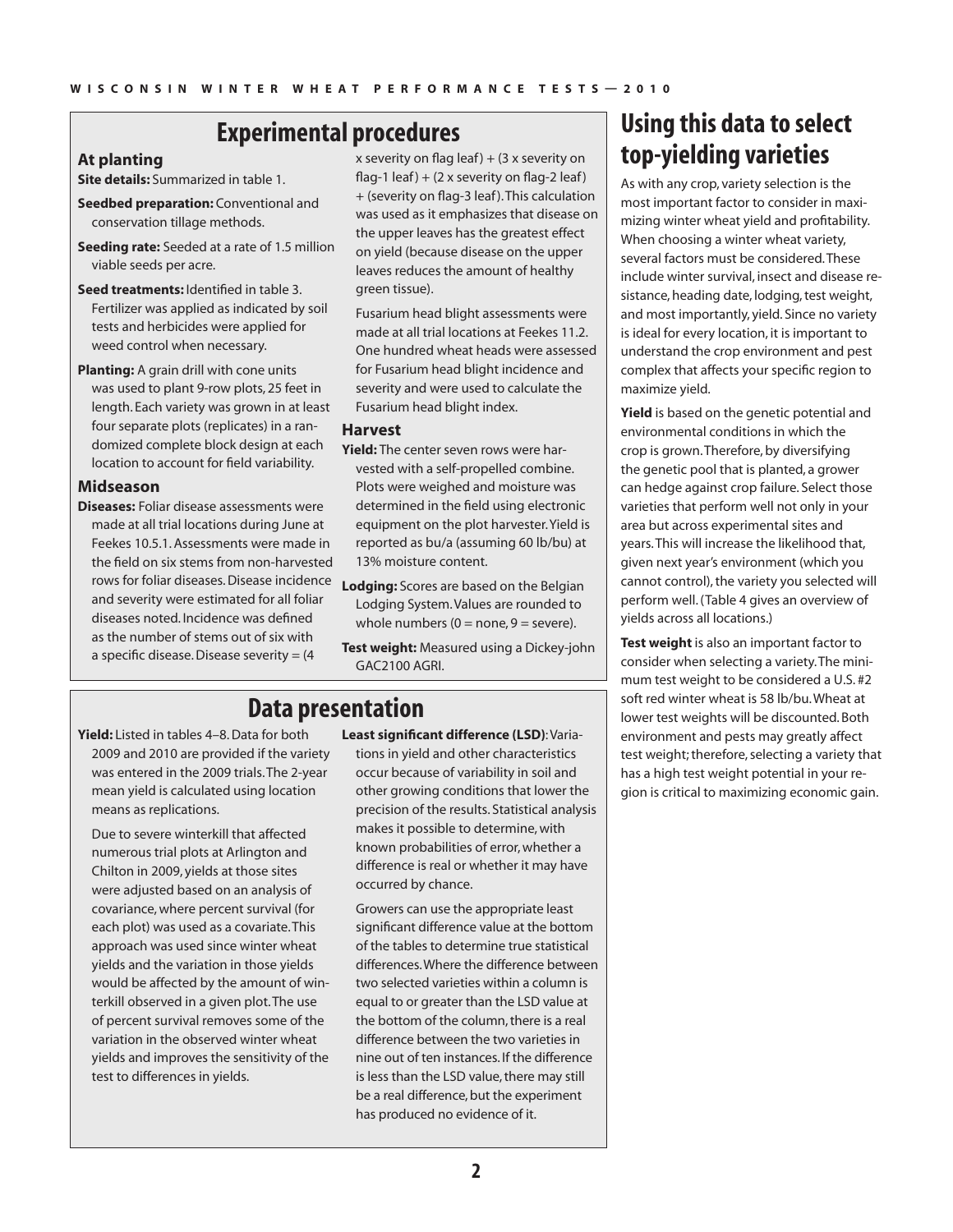Select a variety that has the specific **insect and disease resistance** characteristics that fit your needs. By selecting varieties with the appropriate level of resistance, crop yield loss may be either reduced or avoided without the need of pesticides. Careful management of resistant cultivars through crop and variety rotation is required to ensure that these characteristics are not lost.

**Crop height** and **lodging potential** are also important varietal characteristics that may be affected by your cropping system. If the wheat crop is intended for grain only, it may be important to select a variety that is short in stature and has a low potential for lodging. This may decrease yield loss due to crop spoilage and harvest loss as well as increase harvesting rate. However, if the wheat crop is to be used as silage or is to be harvested as both grain and straw, then selecting a taller variety may be warranted.

#### **Table 3. Wheat seed treatment(s) applied to entered varieties**

| <b>Brand</b>        | <b>Variety</b>    | <b>Seed treatment(s)</b>   | <b>Brand</b>             | <b>Variety</b>   | Seed treatment(s)         |
|---------------------|-------------------|----------------------------|--------------------------|------------------|---------------------------|
| <b>Public</b>       | Hopewell          | Raxil XT, Gaucho           | Jung                     | 5830             | Raxil XT                  |
|                     | Kaskaskia         | Raxil XT, Gaucho           |                          | 5844             | <b>Dividend Extreme</b>   |
|                     | Merl              | Raxil/Thiram, Storicide    |                          | 5988             | Raxil XT                  |
|                     | Milton            | Raxil/Thiram, Nitro-Shield |                          | X 5196           | <b>Dividend Extreme</b>   |
|                     | Probe             | Raxil/Thiram, Cruiser      | Legacy                   | LW 1050          | Dividend Extreme, Cruiser |
|                     | <b>Red Ruby</b>   | Dividend Extreme, Cruiser  |                          | LW 860           | Raxil XT                  |
|                     | Sisson            | Raxil/Thiram, Cruiser      |                          | LW 862           | Raxil XT                  |
|                     | Sunburst          | Raxil XT, Gaucho           |                          | LW 863           | Dividend Extreme          |
|                     | Truman            | Raxil XT, Gaucho           |                          | LW 870           | Raxil XT                  |
|                     | IL 01-11934       | Dividend Extreme, Gaucho   |                          | LW 1072          | Encase                    |
|                     | IL 04-24668       | Dividend Extreme, Gaucho   | <b>Pioneer</b>           | 25R39            | Dividend Extreme, Cruiser |
|                     | P 02444A1-23-9    | Raxil XT, Gaucho           |                          | 25R47            | Dividend Extreme, Cruiser |
|                     | P 99751RA1-4-3-94 | Raxil XT, Gaucho           |                          | 25R51            | Dividend Extreme, Cruiser |
|                     | OH 02-13567       | Raxil XT, Gaucho           |                          | 25R62            | Dividend Extreme, Cruiser |
| AgriPro/Syngenta    | <b>Branson</b>    | Dividend Extreme, Cruiser  | <b>PIP</b>               | 701              | Charter                   |
|                     | W 1104            | Dividend Extreme, Cruiser  |                          | 701-Cruiser      | Charter, Cruiser          |
|                     | W 1377            | Dividend Extreme, Cruiser  |                          | 717              | Charter                   |
|                     | W 1566            | Dividend Extreme, Cruiser  |                          | 720              | Charter                   |
| <b>Diener</b>       | D487              | Dividend Extreme, Cruiser  |                          | 729              | Charter                   |
|                     | D 502             | Dividend Extreme, Cruiser  |                          | 730              | Charter                   |
|                     | XW 91             | Dividend Extreme, Cruiser  |                          | 752              | Charter                   |
|                     | <b>XW 92</b>      | Dividend Extreme, Cruiser  |                          | 760              | Charter                   |
| <b>Dyna-Gro</b>     | 9911              | Dividend Extreme, Cruiser  |                          | 760-Cruiser      | Charter, Cruiser          |
|                     | V 9723            | Dividend Extreme, Cruiser  |                          | 761              | Charter                   |
|                     | 9042              | Dividend Extreme, Cruiser  | <b>Pro Seed Genetics</b> | <b>PRO 200</b>   | Raxil XT, Gaucho          |
| <b>Excel Brand</b>  | 163               | Dividend Extreme, Gaucho   |                          | <b>PRO 220</b>   | Raxil XT, Gaucho          |
|                     | 242               | Dividend Extreme, Gaucho   |                          | <b>PRO 240</b>   | Raxil XT, Gaucho          |
|                     | 302               | Dividend Extreme, Gaucho   |                          | PRO Ex320A       | Raxil XT, Gaucho          |
| <b>Excel/Welter</b> | 442               | none                       |                          | <b>PRO Ex340</b> | Dividend Extreme, Gaucho  |
| <b>FS Seed</b>      | FS 610            | Dividend Extreme, Gaucho   |                          | PRO Ex360A       | Dividend Extreme, Cruiser |
|                     | FS 620            | Dividend Extreme, Gaucho   |                          | PRO Ex380A       | Dividend Extreme, Cruiser |
|                     | FS 628            | Dividend Extreme, Gaucho   |                          |                  |                           |
|                     | FS 630            | Dividend Extreme, Gaucho   |                          |                  |                           |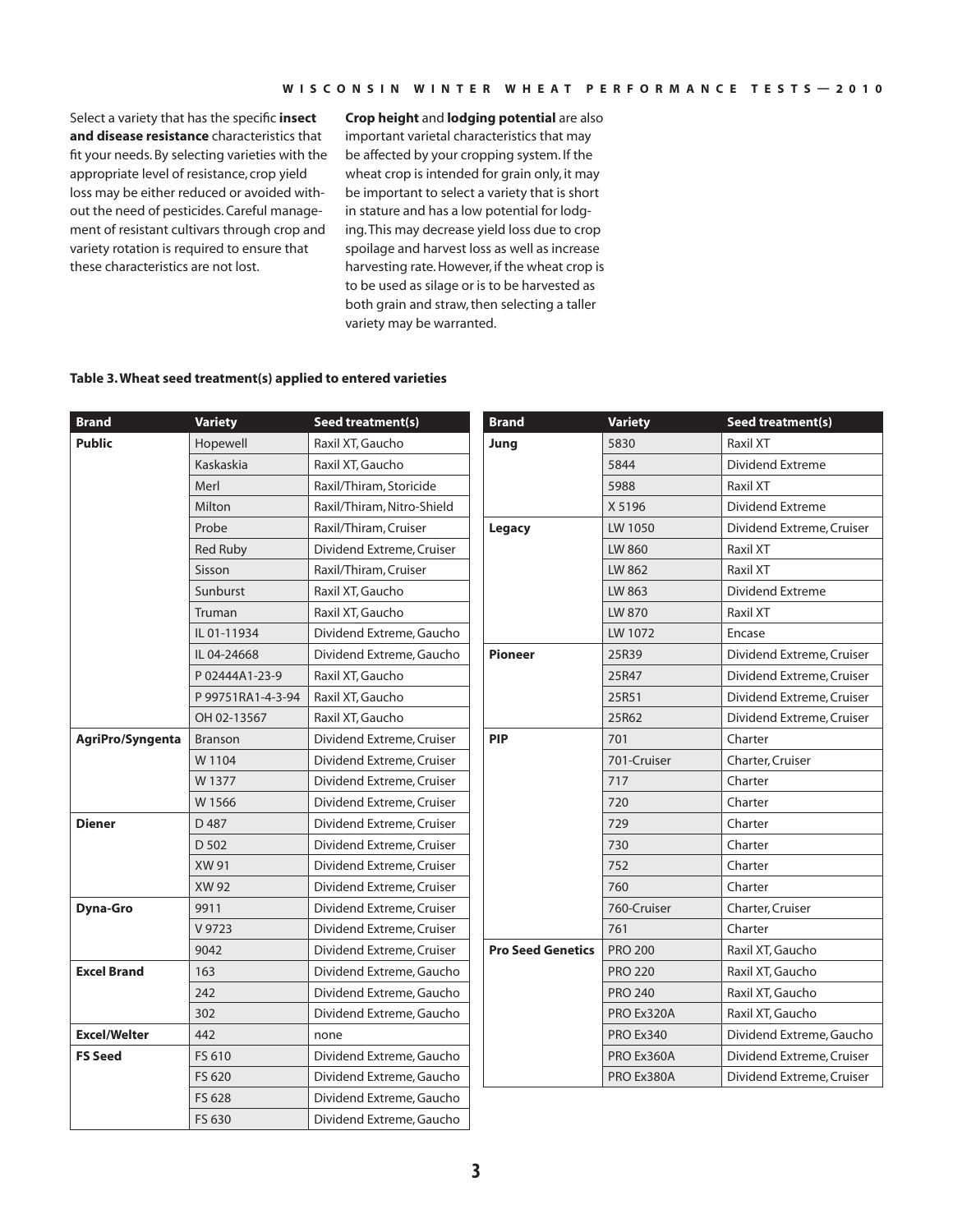|                     |                   |                 | 2010 means          |                 | <b>Janesville</b>   |                 | Lancaster           |                 | <b>Chilton</b>      |                 | <b>Arlington</b>    |                                   |
|---------------------|-------------------|-----------------|---------------------|-----------------|---------------------|-----------------|---------------------|-----------------|---------------------|-----------------|---------------------|-----------------------------------|
| <b>Brand</b>        | <b>Entry</b>      | Yield<br>(bu/a) | Test wt.<br>(lb/bu) | Yield<br>(bu/a) | Test wt.<br>(lb/bu) | Yield<br>(bu/a) | Test wt.<br>(lb/bu) | Yield<br>(bu/a) | Test wt.<br>(lb/bu) | Yield<br>(bu/a) | Test wt.<br>(lb/bu) | 2009-2010<br>mean yield<br>(bu/a) |
| <b>Public</b>       | Hopewell          | 76              | 51.6                | 69              | 49.5                | $*91$           | 53.3                | 56              | 49.7                | 86              | 53.8                | 74                                |
|                     | Kaskaskia         | 75              | 53.8                | 57              | 48.6                | 80              | 56.3                | $77 \,$         | 52.6                | 86              | 57.6                | 75                                |
|                     | Merl              | 73              | 54.5                | 63              | 52.1                | 78              | 56.7                | 59              | 52.0                | 90              | 57.5                | 69                                |
|                     | Milton            | 79              | 53.8                | 68              | 52.0                | 84              | 55.6                | 68              | 48.7                | $*96$           | 58.8                | 76                                |
|                     | Probe             | 74              | 51.6                | 66              | 46.2                | 84              | 54.4                | 63              | 50.3                | 83              | 55.5                |                                   |
|                     | <b>Red Ruby</b>   | 78              | 52.2                | 64              | 49.5                | 90              | 56.0                | 67              | 46.2                | 89              | 57.1                |                                   |
|                     | Sisson            | 71              | 52.4                | 61              | 49.9                | 78              | 52.4                | 60              | 49.6                | 83              | 57.6                | 70                                |
|                     | Sunburst          | 79              | 53.1                | 66              | 47.8                | 87              | 53.6                | 68              | 50.7                | $*94$           | 60.2                | 76                                |
|                     | Truman            | 72              | 52.5                | 63              | 50.8                | 85              | 54.1                | 61              | 48.7                | 78              | 56.6                | 70                                |
|                     | IL 01-11934       | 78              | 54.4                | 59              | 48.0                | 84              | 56.2                | $*79$           | 54.3                | 88              | 58.9                | 78                                |
|                     | IL 04-24668       | 78              | 54.8                | 71              | 51.2                | 86              | 56.3                | 71              | 53.4                | 85              | 58.6                | 77                                |
|                     | P 02444A1-23-9    | 64              | 50.5                | 55              | 43.6                | 70              | 52.4                | 51              | 50.3                | 79              | 55.8                | 64                                |
|                     | P 99751RA1-4-3-94 | 69              | 55.1                | 66              | 53.0                | 74              | 55.1                | 55              | 53.2                | 82              | 59.4                |                                   |
|                     | OH 02-13567       | 72              | 54.8                | 67              | 54.2                | 80              | 55.5                | 53              | 52.8                | 87              | 56.9                |                                   |
| AgriPro/            | Branson           | $*87$           | 52.5                | $*79$           | 51.4                | $*96$           | 53.8                | 73              | 48.6                | $*100$          | 56.5                | $*81$                             |
| Syngenta            | W 1104            | 76              | 50.7                | 69              | 47.5                | 84              | 51.6                | 60              | 48.8                | 92              | 55.0                |                                   |
|                     | W 1377            | 74              | 55.2                | 67              | 53.8                | 87              | 57.3                | 59              | 50.8                | 82              | 58.8                | 74                                |
|                     | W 1566            | 76              | 51.3                | 67              | 48.3                | 87              | 51.9                | 68              | 50.1                | 82              | 54.9                |                                   |
| <b>Diener</b>       | D487              | $*80$           | 55.8                | 75              | 55.2                | 84              | 56.2                | 77              | 54.8                | 84              | 57.1                | 77                                |
|                     | D 502             | 77              | 51.9                | 69              | 50.6                | 83              | 53.1                | 66              | 48.0                | 91              | 55.9                | 77                                |
|                     | XW 91             | $*82$           | 50.8                | 68              | 48.7                | $*93$           | 52.1                | 71              | 47.5                | $*97$           | 54.9                |                                   |
|                     | XW 92             | $*82$           | 53.0                | 71              | 53.1                | 87              | 54.3                | 77              | 48.4                | 91              | 56.3                |                                   |
| Dyna-Gro            | 9911              | $*81$           | 55.8                | 74              | 54.8                | 81              | 55.7                | $*79$           | 54.4                | 88              | 58.3                | $*79$                             |
|                     | V 9723            | 79              | 52.3                | 73              | 49.9                | 88              | 54.4                | 68              | 49.4                | 86              | 55.4                |                                   |
|                     | 9042              | 77              | 53.5                | 71              | 51.5                | 87              | 53.9                | 62              | 52.0                | 88              | 56.8                |                                   |
| <b>Excel Brand</b>  | 163               | 76              | 55.2                | 60              | 53.2                | 87              | 55.7                | 66              | 53.8                | 90              | 58.1                |                                   |
|                     | 242               | 75              | 51.6                | 64              | 48.5                | $*91$           | 53.5                | 60              | 48.1                | 83              | 56.4                |                                   |
|                     | 302               | $*80$           | 50.8                | 67              | 47.0                | 89              | 52.3                | 73              | 48.0                | 92              | 56.0                |                                   |
| <b>Excel/Welter</b> | 442               | $*81$           | 52.5                | 74              | 52.4                | 90              | 51.2                | 72              | 49.9                | 88              | 56.6                | $*82$                             |
| <b>FS Seed</b>      | FS 610            | 75              | 54.5                | 67              | 50.8                | 82              | 56.7                | 67              | 51.8                | 84              | 58.9                |                                   |
|                     | FS 620            | 75              | 54.3                | 58              | 50.9                | 77              | 53.8                | $*84$           | 54.5                | 79              | 58.2                |                                   |
|                     | FS 628            | 78              | 52.3                | 68              | 49.6                | 89              | 54.7                | 65              | 48.9                | 88              | 55.9                | 78                                |
|                     | FS 630            | 72              | 51.6                | 62              | 47.6                | 79              | 53.7                | 60              | 48.8                | 86              | 56.5                |                                   |
| Jung                | 5830              | $*82$           | 54.3                | 75              | 51.3                | 87              | 56.3                | $*79$           | 51.4                | 88              | 58.3                | $*82$                             |
|                     | 5844              | 78              | 52.0                | 74              | 49.8                | 85              | 53.2                | 62              | 49.0                | 91              | 56.1                |                                   |
|                     | 5988              | $*81$           | 54.1                | 71              | 52.8                | 88              | 54.5                | $*79$           | 52.0                | 85              | 57.4                | $*81$                             |
|                     | X 5196            | $*83$           | 51.4                | 74              | 50.3                | $*91$           | 54.2                | 73              | 46.8                | *94             | 54.2                |                                   |
| <b>Legacy</b>       | LW 1050           | $*86$           | 55.1                | $*78$           | 51.9                | 88              | 55.8                | $*85$           | 54.9                | *93             | 57.7                |                                   |
|                     | LW 860            | $*83$           | 54.3                | $*78$           | 51.5                | 86              | 55.1                | 75              | 53.3                | 92              | 57.3                |                                   |
|                     | LW 862            | 76              | 52.0                | 69              | 49.5                | 79              | 54.2                | 66              | 49.4                | 89              | 55.1                |                                   |
|                     | LW 863            | 74              | 50.5                | 66              | 45.5                | 87              | 54.4                | 52              | 47.9                | 92              | 54.3                |                                   |
|                     | LW 870            | $*80$           | 54.0                | $*78$           | 52.3                | 88              | 55.4                | 65              | 50.9                | 88              | 57.4                |                                   |
|                     | LW 1072           | 73              | 53.5                | 54              | 47.1                | 78              | 55.1                | $*84$           | 54.0                | 75              | 57.6                |                                   |

#### **Table 4. Combined 2010 winter wheat performance test results**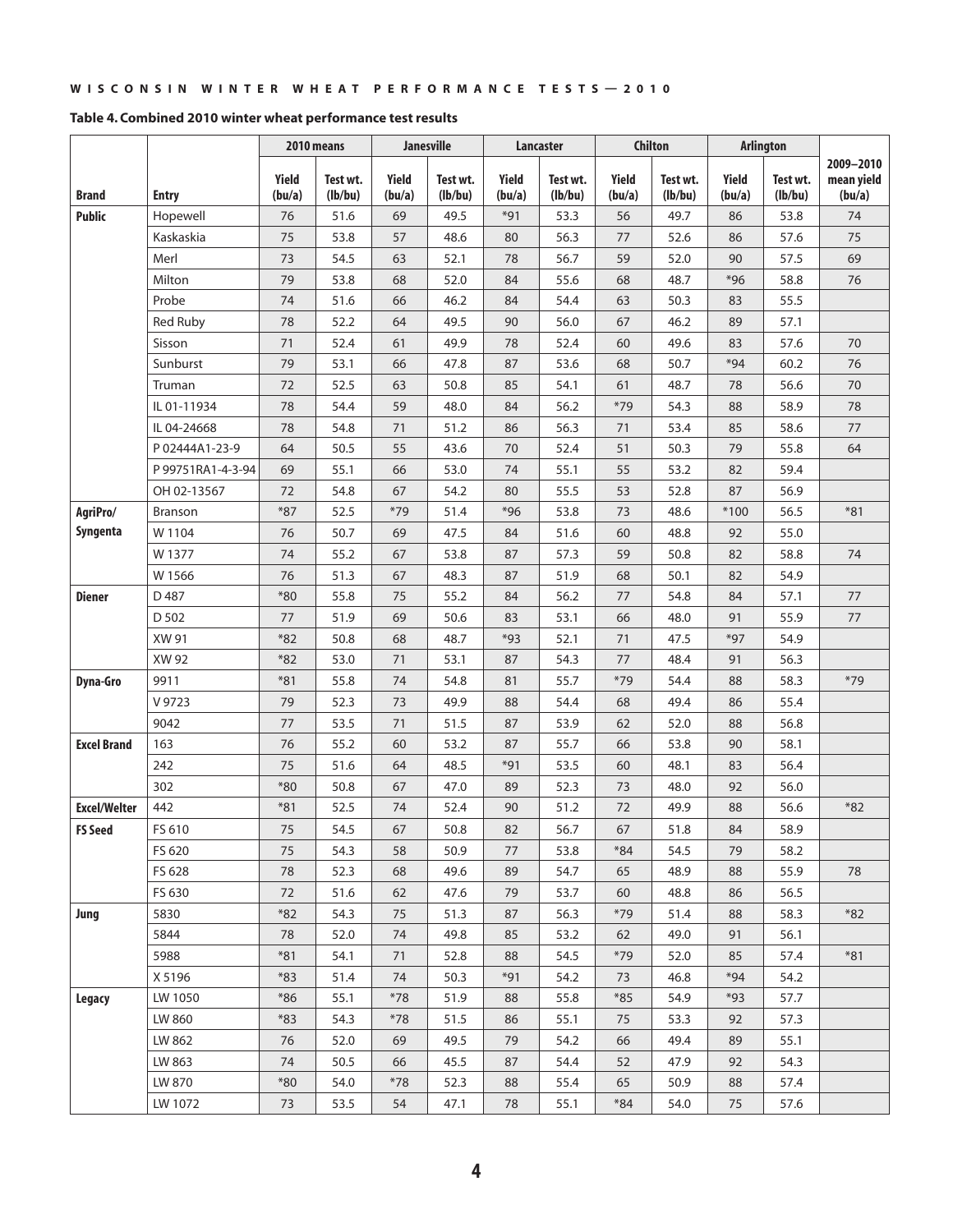#### **Table 4. continued**

|                 |                |                 | 2010 means          |                 | <b>Janesville</b>   |                 | <b>Lancaster</b>    |                 | <b>Chilton</b>      |                 | <b>Arlington</b>    |                                   |
|-----------------|----------------|-----------------|---------------------|-----------------|---------------------|-----------------|---------------------|-----------------|---------------------|-----------------|---------------------|-----------------------------------|
| <b>Brand</b>    | <b>Entry</b>   | Yield<br>(bu/a) | Test wt.<br>(lb/bu) | Yield<br>(bu/a) | Test wt.<br>(lb/bu) | Yield<br>(bu/a) | Test wt.<br>(lb/bu) | Yield<br>(bu/a) | Test wt.<br>(lb/bu) | Yield<br>(bu/a) | Test wt.<br>(Ib/bu) | 2009-2010<br>mean yield<br>(bu/a) |
| <b>Pioneer</b>  | 25R39          | 78              | 50.7                | 75              | 45.0                | 79              | 52.1                | 64              | 49.5                | $*95$           | 56.0                | 78                                |
|                 | 25R47          | 78              | 52.1                | 73              | 49.6                | 85              | 52.7                | 61              | 49.3                | $*93$           | 56.8                | $*79$                             |
|                 | 25R51          | 75              | 50.8                | 58              | 46.2                | 83              | 53.3                | 68              | 47.5                | 90              | 56.4                | 75                                |
|                 | 25R62          | 73              | 50.7                | 53              | 50.1                | 90              | 51.6                | 59              | 46.7                | 91              | 54.5                | 72                                |
| <b>PIP</b>      | 701            | 76              | 52.7                | 66              | 50.0                | 85              | 54.9                | 67              | 50.2                | 87              | 55.6                | 75                                |
|                 | 701-Cruiser    | 78              | 52.1                | 68              | 48.6                | 86              | 54.7                | 73              | 49.5                | 85              | 55.5                |                                   |
|                 | 717            | 77              | 53.9                | 59              | 50.4                | 78              | 52.7                | $*86$           | 53.6                | 86              | 58.6                | 78                                |
|                 | 720            | $*80$           | 49.9                | 72              | 45.2                | $*91$           | 53.8                | 65              | 46.3                | 90              | 54.1                | 74                                |
|                 | 729            | $*87$           | 54.5                | 77              | 52.0                | $*98$           | 55.1                | $*81$           | 52.2                | $*93$           | 58.8                | $*84$                             |
|                 | 730            | $*82$           | 51.5                | 69              | 48.7                | $*93$           | 52.3                | 72              | 49.4                | 92              | 55.5                |                                   |
|                 | 752            | $*80$           | 52.6                | 69              | 50.6                | 89              | 54.4                | 64              | 49.0                | *98             | 56.5                |                                   |
|                 | 760            | $*82$           | 53.8                | 74              | 52.9                | 87              | 53.9                | $*78$           | 51.0                | 87              | 57.4                | $*83$                             |
|                 | 760-Cruiser    | $*85$           | 55.0                | $*86$           | 54.5                | $*91$           | 54.5                | 70              | 53.5                | 92              | 57.3                |                                   |
|                 | 761            | $*87$           | 54.4                | 74              | 53.6                | $*96$           | 54.1                | $*86$           | 52.4                | 92              | 57.4                |                                   |
| <b>Pro Seed</b> | <b>PRO 200</b> | 77              | 54.1                | 67              | 50.7                | 80              | 54.9                | 72              | 52.0                | 90              | 58.6                | 76                                |
| <b>Genetics</b> | <b>PRO 220</b> | 76              | 56.8                | 71              | 56.4                | 77              | 56.6                | 68              | 54.7                | 86              | 59.7                | 75                                |
|                 | <b>PRO 240</b> | 77              | 52.1                | 66              | 49.9                | 85              | 53.2                | 64              | 49.1                | 92              | 56.0                | 77                                |
|                 | PRO Ex320A     | $*83$           | 53.3                | 77              | 53.0                | $*91$           | 55.1                | 73              | 48.0                | 91              | 57.0                |                                   |
|                 | PRO Ex340      | 72              | 52.3                | 67              | 49.7                | 80              | 55.7                | 58              | 46.7                | 83              | 57.3                |                                   |
|                 | PRO Ex360A     | $*84$           | 53.6                | 71              | 51.5                | $*92$           | 55.2                | 74              | 51.7                | $*99$           | 56.2                |                                   |
|                 | PRO Ex380A     | $*81$           | 51.2                | 70              | 47.3                | 88              | 52.6                | 72              | 49.3                | $*93$           | 55.6                |                                   |
| Mean            |                | 78              | 53.0                | 68              | 50.3                | 86              | 54.3                | 69              | 50.6                | 89              | 56.9                | 76                                |
| LSD(.10)        |                | $7^{\circ}$     | 1.0                 | 8               | 2.7                 | $\overline{7}$  | 1.8                 | 8               | 2.3                 | $7^{\circ}$     | 1.1                 | 5                                 |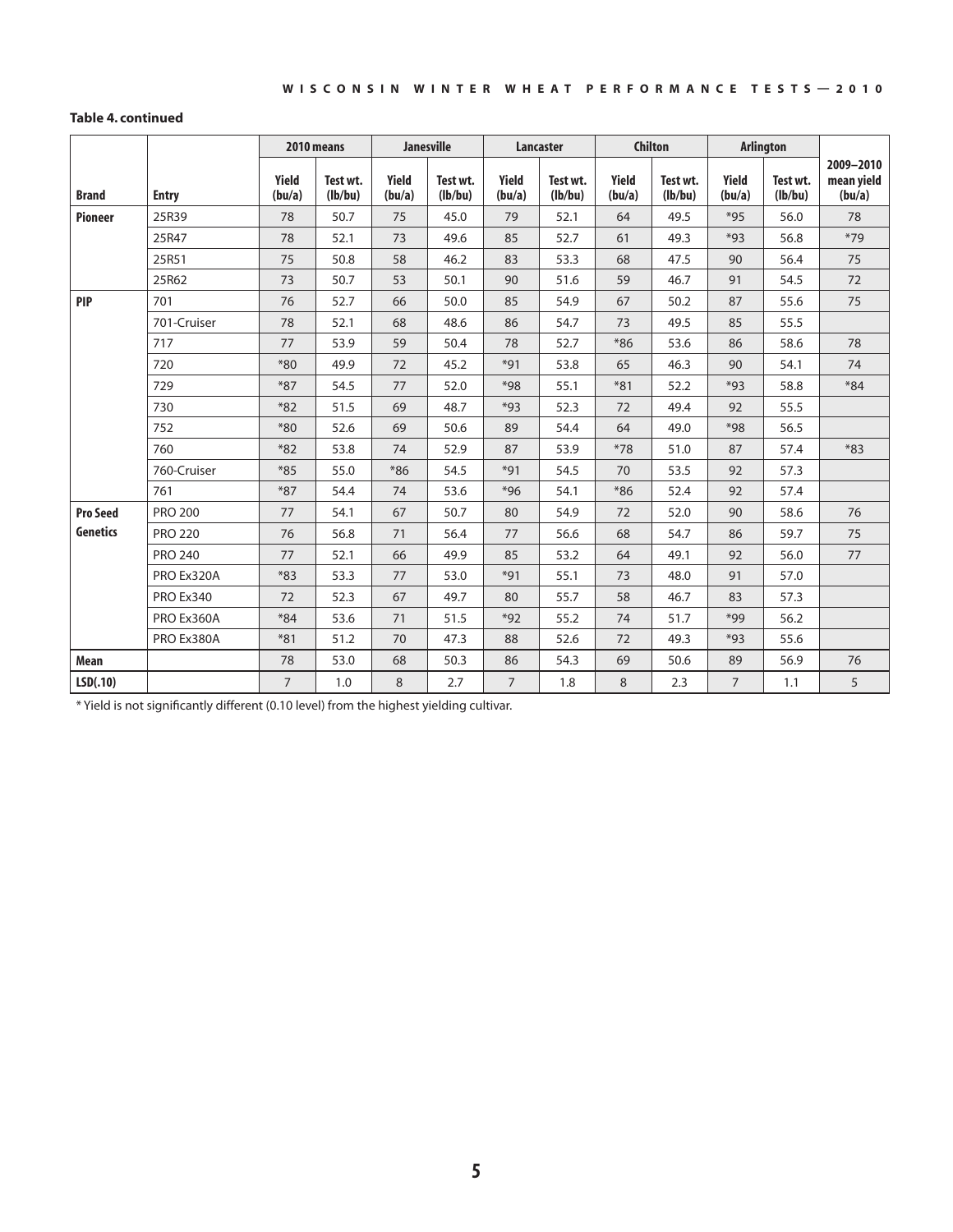|                     |                   |                 |                     |                        | 2010 means          |                                      |                                                      |                      |                              |
|---------------------|-------------------|-----------------|---------------------|------------------------|---------------------|--------------------------------------|------------------------------------------------------|----------------------|------------------------------|
| <b>Brand</b>        | <b>Entry</b>      | Yield<br>(bu/a) | Test wt.<br>(lb/bu) | <b>Height</b><br>(in.) | Lodging<br>$(0-9)$  | Septoria <sup>a</sup><br>$(0 - 6.9)$ | <b>Powdery</b><br>mildew <sup>a</sup><br>$(0 - 6.9)$ | 2009 yield<br>(bu/a) | 2-yr mean<br>yield<br>(bu/a) |
| <b>Public</b>       | Hopewell          | 69              | 49.5                | 35                     | 0                   | 0.7                                  | 0.0                                                  | 63                   | 66                           |
|                     | Kaskaskia         | 57              | 48.6                | 36                     | 3                   | 1.4                                  | 0.0                                                  | 58                   | 58                           |
|                     | Merl              | 63              | 52.1                | 30                     | $\mathbf{1}$        | 0.7                                  | 0.1                                                  | 60                   | 62                           |
|                     | Milton            | 68              | 52.0                | 32                     | $\overline{2}$      | 0.7                                  | 0.2                                                  | 61                   | 65                           |
|                     | Probe             | 66              | 46.2                | 30                     | $\overline{2}$      | 1.9                                  | 0.0                                                  |                      |                              |
|                     | Red Ruby          | 64              | 49.5                | 33                     | $\overline{2}$      | 1.1                                  | 0.0                                                  |                      |                              |
|                     | Sisson            | 61              | 49.9                | 32                     | 5                   | 0.9                                  | 0.0                                                  | 58                   | 60                           |
|                     | Sunburst          | 66              | 47.8                | 29                     | $\mathsf 0$         | 1.3                                  | 0.1                                                  | 64                   | 65                           |
|                     | Truman            | 63              | 50.8                | 36                     | $\mathsf 0$         | 0.9                                  | 0.0                                                  | 56                   | 60                           |
|                     | IL 01-11934       | 59              | 48.0                | 33                     | 3                   | 1.3                                  | 0.0                                                  | 61                   | 60                           |
|                     | IL 04-24668       | 71              | 51.2                | 33                     | $\mathbf{1}$        | 1.4                                  | 0.0                                                  | 62                   | $*67$                        |
|                     | P 02444A1-23-9    | 55              | 43.6                | 33                     | 1                   | 0.1                                  | 0.1                                                  | 48                   | 52                           |
|                     | P 99751RA1-4-3-94 | 66              | 53.0                | 33                     | $\mathsf{O}\xspace$ | 0.8                                  | 0.0                                                  |                      |                              |
|                     | OH 02-13567       | 67              | 54.2                | 38                     | $\mathbf{1}$        | 0.6                                  | 0.0                                                  |                      |                              |
| AgriPro/Syngenta    | Branson           | $*79$           | 51.4                | 31                     | $\overline{2}$      | 1.0                                  | 0.0                                                  | 63                   | $*71$                        |
|                     | W 1104            | 69              | 47.5                | 33                     | $\overline{2}$      | 0.5                                  | 0.0                                                  |                      |                              |
|                     | W 1377            | 67              | 53.8                | 35                     | $\overline{4}$      | 0.7                                  | 0.0                                                  | 57                   | 62                           |
|                     | W 1566            | 67              | 48.3                | 36                     | $\mathbf{1}$        | 1.3                                  | 0.0                                                  |                      |                              |
| <b>Diener</b>       | D 487             | 75              | 55.2                | 34                     | 3                   | 0.4                                  | 0.0                                                  | 63                   | $*69$                        |
|                     | D 502             | 69              | 50.6                | 37                     | $\overline{2}$      | 1.7                                  | 0.0                                                  | 56                   | 63                           |
|                     | XW 91             | 68              | 48.7                | 31                     | $\mathbf{1}$        | 0.5                                  | 0.0                                                  |                      |                              |
|                     | XW 92             | 71              | 53.1                | 37                     | 3                   | 1.8                                  | 1.1                                                  |                      |                              |
| <b>Dyna-Gro</b>     | 9911              | 74              | 54.8                | 34                     | $\overline{4}$      | 1.4                                  | 0.0                                                  | 62                   | $*68$                        |
|                     | V 9723            | 73              | 49.9                | 38                     | $\mathbf{1}$        | 1.1                                  | 0.0                                                  |                      |                              |
|                     | 9042              | 71              | 51.5                | 33                     | $\mathsf{O}\xspace$ | 0.2                                  | 0.0                                                  |                      |                              |
| <b>Excel Brand</b>  | 163               | 60              | 53.2                | 34                     | $\overline{4}$      | 1.0                                  | 0.0                                                  |                      |                              |
|                     | 242               | 64              | 48.5                | 34                     | $\mathbf{1}$        | 1.0                                  | 0.0                                                  |                      |                              |
|                     | 302               | 67              | 47.0                | 33                     | $\mathbf{1}$        | 0.7                                  | 0.0                                                  |                      |                              |
| <b>Excel/Welter</b> | 442               | 74              | 52.4                | 37                     | $\overline{2}$      | 1.4                                  | 0.2                                                  | $*66$                | $*70$                        |
| <b>FS Seed</b>      | FS 610            | 67              | 50.8                | 32                     | $\overline{4}$      | 1.4                                  | 0.0                                                  |                      |                              |
|                     | FS 620            | 58              | 50.9                | 31                     | $\overline{2}$      | 1.0                                  | 0.0                                                  |                      |                              |
|                     | FS 628            | 68              | 49.6                | 35                     | $\overline{2}$      | 0.8                                  | 0.4                                                  | 63                   | 66                           |
|                     | FS 630            | 62              | 47.6                | 37                     | $\overline{2}$      | 0.5                                  | 0.7                                                  |                      |                              |
| Jung                | 5830              | 75              | 51.3                | 35                     | $\overline{2}$      | 0.9                                  | 0.0                                                  | 62                   | $*69$                        |
|                     | 5844              | 74              | 49.8                | 37                     | $\overline{2}$      | 1.6                                  | 0.2                                                  |                      |                              |
|                     | 5988              | 71              | 52.8                | 39                     | $\mathbf{1}$        | 1.4                                  | $0.0\,$                                              | 65                   | $*68$                        |
|                     | X 5196            | 74              | 50.3                | 39                     | $\overline{3}$      | 1.6                                  | $0.0\,$                                              |                      |                              |

#### **Table 5. Janesville site—2010 winter wheat performance test results**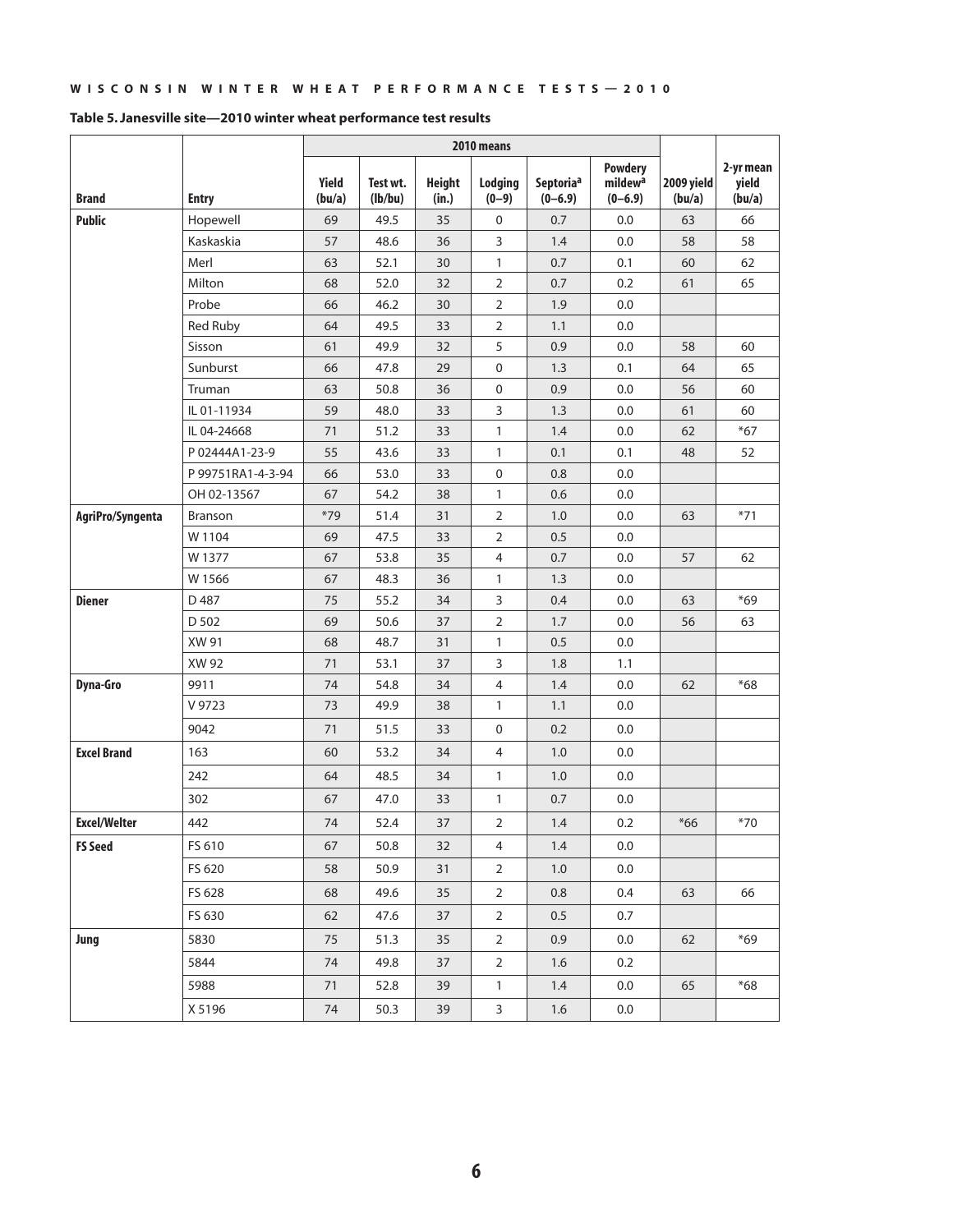#### **Table 5. continued**

|                          |                |                        |                     |                        | 2010 means           |                                      |                                                      |                      |                              |
|--------------------------|----------------|------------------------|---------------------|------------------------|----------------------|--------------------------------------|------------------------------------------------------|----------------------|------------------------------|
| <b>Brand</b>             | <b>Entry</b>   | <b>Yield</b><br>(bu/a) | Test wt.<br>(lb/bu) | <b>Height</b><br>(in.) | Lodging<br>$(0 - 9)$ | Septoria <sup>a</sup><br>$(0 - 6.9)$ | <b>Powdery</b><br>mildew <sup>a</sup><br>$(0 - 6.9)$ | 2009 yield<br>(bu/a) | 2-yr mean<br>yield<br>(bu/a) |
| <b>Legacy</b>            | LW 1050        | $*78$                  | 51.9                | 34                     | $\overline{2}$       | 0.8                                  | 0.0                                                  |                      |                              |
|                          | LW 860         | $*78$                  | 51.5                | 40                     | $\overline{2}$       | 1.2                                  | 0.3                                                  |                      |                              |
|                          | LW 862         | 69                     | 49.5                | 38                     | 3                    | 1.6                                  | 0.0                                                  |                      |                              |
|                          | LW 863         | 66                     | 45.5                | 31                     | $\mathbf{1}$         | 1.3                                  | 0.0                                                  |                      |                              |
|                          | LW 870         | $*78$                  | 52.3                | 36                     | $\mathbf{1}$         | 1.9                                  | 0.0                                                  |                      |                              |
|                          | LW 1072        | 54                     | 47.1                | 34                     | 3                    | 2.0                                  | 0.0                                                  |                      |                              |
| <b>Pioneer</b>           | 25R39          | 75                     | 45.0                | 34                     | $\mathbf 0$          | 0.4                                  | 0.0                                                  | $*69$                | $*72$                        |
|                          | 25R47          | 73                     | 49.6                | 32                     | $\mathbf{1}$         | 0.4                                  | 0.0                                                  | $*74$                | $*74$                        |
|                          | 25R51          | 58                     | 46.2                | 32                     | $\mathbf{1}$         | 0.5                                  | 0.2                                                  | 63                   | 61                           |
|                          | 25R62          | 53                     | 50.1                | 29                     | $\mathbf 0$          | 1.4                                  | 0.0                                                  | 62                   | 58                           |
| <b>PIP</b>               | 701            | 66                     | 50.0                | 37                     | $\overline{2}$       | 1.1                                  | 0.0                                                  | $*70$                | $*68$                        |
|                          | 701-Cruiser    | 68                     | 48.6                | 37                     | $\overline{2}$       | 0.8                                  | 0.0                                                  |                      |                              |
|                          | 717            | 59                     | 50.4                | 35                     | 3                    | 1.0                                  | 0.1                                                  | 58                   | 59                           |
|                          | 720            | 72                     | 45.2                | 37                     | $\mathbf{1}$         | 2.3                                  | 0.0                                                  | $*66$                | $*69$                        |
|                          | 729            | 77                     | 52.0                | 34                     | $\mathbf 0$          | 0.3                                  | 0.0                                                  | $*73$                | $*75$                        |
|                          | 730            | 69                     | 48.7                | 33                     | $\mathbf{1}$         | 0.7                                  | 0.0                                                  |                      |                              |
|                          | 752            | 69                     | 50.6                | 33                     | $\mathbf{1}$         | 1.4                                  | 0.0                                                  |                      |                              |
|                          | 760            | 74                     | 52.9                | 38                     | 2                    | 1.7                                  | 0.0                                                  | $*66$                | $*70$                        |
|                          | 760-Cruiser    | $*86$                  | 54.5                | 38                     | $\mathbf{1}$         | 1.3                                  | 0.0                                                  |                      |                              |
|                          | 761            | 74                     | 53.6                | 37                     | 3                    | 1.4                                  | 0.2                                                  |                      |                              |
| <b>Pro Seed Genetics</b> | <b>PRO 200</b> | 67                     | 50.7                | 35                     | $\overline{2}$       | 2.4                                  | 0.0                                                  | 64                   | 66                           |
|                          | <b>PRO 220</b> | 71                     | 56.4                | 38                     | $\mathbf{1}$         | 0.9                                  | 0.8                                                  | 60                   | 66                           |
|                          | <b>PRO 240</b> | 66                     | 49.9                | 39                     | $\overline{2}$       | 1.7                                  | 0.0                                                  | 65                   | 66                           |
|                          | PRO Ex320A     | 77                     | 53.0                | 37                     | 2                    | 1.5                                  | 0.5                                                  |                      |                              |
|                          | PRO Ex340      | 67                     | 49.7                | 38                     | $\mathbf{1}$         | 0.6                                  | 0.8                                                  |                      |                              |
|                          | PRO Ex360A     | 71                     | 51.5                | 33                     | $\mathbf{1}$         | 0.5                                  | 0.3                                                  |                      |                              |
|                          | PRO Ex380A     | 70                     | 47.3                | 32                     | $\mathbf{1}$         | 0.2                                  | 0.1                                                  |                      |                              |
| Mean                     |                | 68                     | 50.3                | 35                     | $\overline{2}$       | 1.1                                  | 0.1                                                  | 62                   | 65                           |
| LSD(.10)                 |                | 8                      | 2.7                 | 3                      | $\overline{2}$       | 0.9                                  | 0.4                                                  | 8                    | 8                            |

<sup>a</sup> Both Septoria and powdery mildew are based on a weighted disease severity score as: Severity =  $(4 \times$  flag leaf severity) + (3 x flag-1 leaf severity) + (2 x flag-2 leaf severity) + (flag-3 leaf severity); and used a natural log transformation.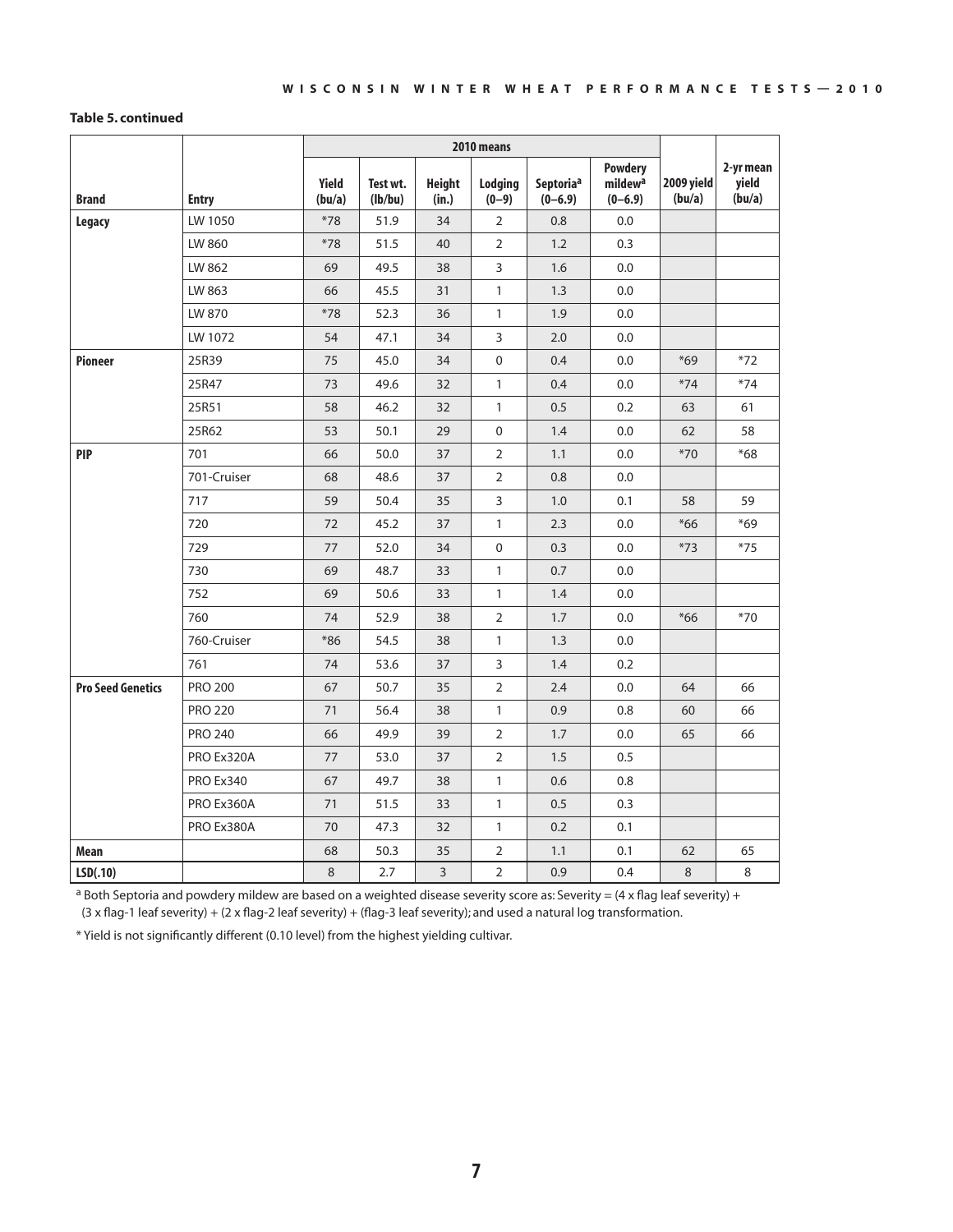|                     |                   |                 |                     |                        | 2010 means                |                                    |                                                      |                      |                              |
|---------------------|-------------------|-----------------|---------------------|------------------------|---------------------------|------------------------------------|------------------------------------------------------|----------------------|------------------------------|
| <b>Brand</b>        | <b>Entry</b>      | Yield<br>(bu/a) | Test wt.<br>(lb/bu) | <b>Height</b><br>(in.) | <b>Lodging</b><br>$(0-9)$ | Septoria <sup>a</sup><br>$(0-6.9)$ | <b>Powdery</b><br>mildew <sup>a</sup><br>$(0 - 6.9)$ | 2009 yield<br>(bu/a) | 2-yr mean<br>yield<br>(bu/a) |
| <b>Public</b>       | Hopewell          | $*91$           | 53.3                | 39                     | 3                         | 0.8                                | 0.8                                                  | 71                   | 81                           |
|                     | Kaskaskia         | 80              | 56.3                | 44                     | $\overline{4}$            | 1.4                                | 2.0                                                  | 78                   | 79                           |
|                     | Merl              | 78              | 56.7                | 39                     | $\mathbf 2$               | 0.5                                | 0.7                                                  | 59                   | 69                           |
|                     | Milton            | 84              | 55.6                | 40                     | 3                         | 0.8                                | 0.6                                                  | 68                   | 76                           |
|                     | Probe             | 84              | 54.4                | 39                     | $\overline{4}$            | 2.0                                | 1.4                                                  |                      |                              |
|                     | Red Ruby          | 90              | 56.0                | 39                     | $\mathbf{1}$              | 0.1                                | 0.6                                                  |                      |                              |
|                     | Sisson            | 78              | 52.4                | 37                     | 3                         | 0.7                                | 0.8                                                  | 74                   | 76                           |
|                     | Sunburst          | 87              | 53.6                | 38                     | $\overline{2}$            | 1.2                                | 0.6                                                  | $*90$                | 89                           |
|                     | Truman            | 85              | 54.1                | 39                     | $\overline{4}$            | 1.6                                | 1.8                                                  | 76                   | 81                           |
|                     | IL 01-11934       | 84              | 56.2                | 39                     | 3                         | 0.2                                | 0.2                                                  | $*88$                | 86                           |
|                     | IL 04-24668       | 86              | 56.3                | 39                     | 4                         | 1.4                                | 2.1                                                  | 84                   | 85                           |
|                     | P 02444A1-23-9    | 70              | 52.4                | 42                     | 3                         | 0.4                                | 1.7                                                  | 54                   | 62                           |
|                     | P 99751RA1-4-3-94 | 74              | 55.1                | 38                     | $\mathbf 2$               | 0.4                                | 0.6                                                  |                      |                              |
|                     | OH 02-13567       | 80              | 55.5                | 41                     | $\overline{2}$            | 1.2                                | 1.1                                                  |                      |                              |
| AgriPro/Syngenta    | <b>Branson</b>    | $*96$           | 53.8                | 38                     | 3                         | 0.3                                | 0.6                                                  | 76                   | 86                           |
|                     | W 1104            | 84              | 51.6                | 37                     | 3                         | 1.2                                | 0.6                                                  |                      |                              |
|                     | W 1377            | 87              | 57.3                | 42                     | $\overline{4}$            | 0.7                                | 1.7                                                  | 83                   | 85                           |
|                     | W 1566            | 87              | 51.9                | 45                     | $\overline{4}$            | 0.2                                | 0.6                                                  |                      |                              |
| <b>Diener</b>       | D 487             | 84              | 56.2                | 43                     | $\overline{4}$            | 1.3                                | 1.8                                                  | 70                   | 77                           |
|                     | D 502             | 83              | 53.1                | 44                     | 3                         | 0.7                                | 0.6                                                  | 74                   | 79                           |
|                     | XW 91             | $*93$           | 52.1                | 37                     | 0                         | 0.5                                | 1.1                                                  |                      |                              |
|                     | XW 92             | 87              | 54.3                | 44                     | $\overline{4}$            | 1.6                                | 2.5                                                  |                      |                              |
| <b>Dyna-Gro</b>     | 9911              | 81              | 55.7                | 40                     | $\overline{4}$            | 0.6                                | 0.8                                                  | $*89$                | 85                           |
|                     | V 9723            | 88              | 54.4                | 43                     | 3                         | 1.5                                | 1.7                                                  |                      |                              |
|                     | 9042              | 87              | 53.9                | 39                     | $\overline{2}$            | 0.7                                | 0.7                                                  |                      |                              |
| <b>Excel Brand</b>  | 163               | 87              | 55.7                | 40                     | $\overline{4}$            | 0.3                                | 2.0                                                  |                      |                              |
|                     | 242               | $*91$           | 53.5                | 40                     | $\overline{4}$            | 1.1                                | 2.1                                                  |                      |                              |
|                     | 302               | 89              | 52.3                | 40                     | $\overline{4}$            | 0.7                                | 0.9                                                  |                      |                              |
| <b>Excel/Welter</b> | 442               | 90              | 51.2                | 44                     | 5                         | 1.7                                | 1.4                                                  | $*95$                | 93                           |
| <b>FS Seed</b>      | FS 610            | 82              | 56.7                | 41                     | $\overline{4}$            | $1.6\,$                            | 1.3                                                  |                      |                              |
|                     | FS 620            | 77              | 53.8                | 39                     | $\overline{4}$            | 0.8                                | 1.1                                                  |                      |                              |
|                     | FS 628            | 89              | 54.7                | 44                     | 3                         | 1.5                                | 1.2                                                  | 82                   | 86                           |
|                     | FS 630            | 79              | 53.7                | 43                     | 3                         | 2.0                                | 2.1                                                  |                      |                              |
| Jung                | 5830              | 87              | 56.3                | 42                     | $\overline{4}$            | 0.6                                | 0.5                                                  | $*93$                | 90                           |
|                     | 5844              | 85              | 53.2                | 46                     | $\mathbf{3}$              | 1.2                                | 1.6                                                  |                      |                              |
|                     | 5988              | 88              | 54.5                | 43                     | $\overline{4}$            | 1.2                                | 1.9                                                  | 83                   | 86                           |
|                     | X 5196            | $*91$           | 54.2                | 44                     | 3                         | 2.1                                | 1.4                                                  |                      |                              |
| <b>Legacy</b>       | LW 1050           | 88              | 55.8                | 40                     | $\mathbf{3}$              | 0.2                                | 0.8                                                  |                      |                              |
|                     | LW 860            | 86              | 55.1                | 42                     | $\overline{4}$            | 0.5                                | 1.0                                                  |                      |                              |
|                     | LW 862            | 79              | 54.2                | 44                     | 3                         | 1.6                                | 1.0                                                  |                      |                              |
|                     | LW 863            | 87              | 54.4                | 40                     | 3                         | 2.0                                | 0.9                                                  |                      |                              |
|                     | LW 870            | 88              | 55.4                | 38                     | $\overline{2}$            | 0.6                                | 0.7                                                  |                      |                              |
|                     | LW 1072           | 78              | 55.1                | 40                     | $\overline{4}$            | 1.0                                | 1.0                                                  |                      |                              |

#### **Table 6. Lancaster site—2010 winter wheat performance test results**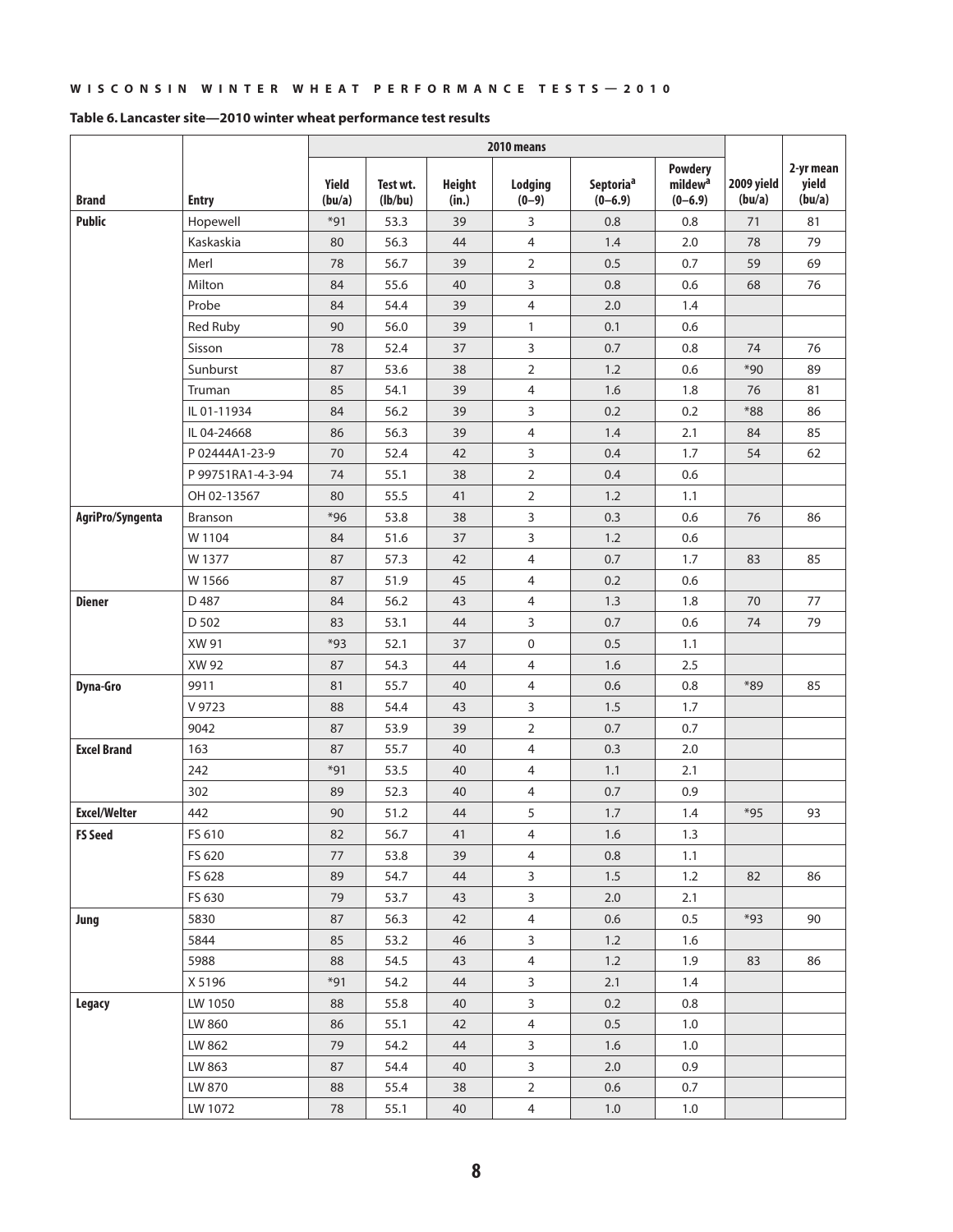#### **Table 6. continued**

|                          |                  |                 |                     |                        | 2010 means         |                                    |                                                      |                      |                              |
|--------------------------|------------------|-----------------|---------------------|------------------------|--------------------|------------------------------------|------------------------------------------------------|----------------------|------------------------------|
| <b>Brand</b>             | <b>Entry</b>     | Yield<br>(bu/a) | Test wt.<br>(lb/bu) | <b>Height</b><br>(in.) | Lodging<br>$(0-9)$ | Septoria <sup>a</sup><br>$(0-6.9)$ | <b>Powdery</b><br>mildew <sup>a</sup><br>$(0 - 6.9)$ | 2009 yield<br>(bu/a) | 2-yr mean<br>yield<br>(bu/a) |
| <b>Pioneer</b>           | 25R39            | 79              | 52.1                | 38                     | $\overline{2}$     | 0.7                                | 1.9                                                  | 79                   | 79                           |
|                          | 25R47            | 85              | 52.7                | 39                     | $\mathbf{1}$       | 0.6                                | 1.2                                                  | 81                   | 83                           |
|                          | 25R51            | 83              | 53.3                | 39                     | $\overline{2}$     | 1.1                                | 1.1                                                  | $*87$                | 85                           |
|                          | 25R62            | 90              | 51.6                | 37                     | $\overline{2}$     | 0.5                                | 1.0                                                  | 74                   | 82                           |
| <b>PIP</b>               | 701              | 85              | 54.9                | 43                     | 3                  | 0.6                                | 1.4                                                  | 78                   | 82                           |
|                          | 701-Cruiser      | 86              | 54.7                | 43                     | 3                  | 1.0                                | 1.2                                                  |                      |                              |
|                          | 717              | 78              | 52.7                | 41                     | 4                  | 1.1                                | 0.7                                                  | 80                   | 79                           |
|                          | 720              | $*91$           | 53.8                | 41                     | 3                  | 0.9                                | 1.0                                                  | 79                   | 85                           |
|                          | 729              | $*98$           | 55.1                | 42                     | $\overline{2}$     | 0.3                                | 0.4                                                  | 81                   | 90                           |
|                          | 730              | *93             | 52.3                | 37                     | $\mathbf{1}$       | 0.7                                | 1.1                                                  |                      |                              |
|                          | 752              | 89              | 54.4                | 39                     | 3                  | 0.5                                | 1.2                                                  |                      |                              |
|                          | 760              | 87              | 53.9                | 42                     | $\overline{4}$     | 1.2                                | 2.1                                                  | $*95$                | 91                           |
|                          | 760-Cruiser      | $*91$           | 54.5                | 41                     | $\overline{4}$     | 1.1                                | 0.9                                                  |                      |                              |
|                          | 761              | $*96$           | 54.1                | 41                     | $\overline{4}$     | 1.3                                | 1.1                                                  |                      |                              |
| <b>Pro Seed Genetics</b> | <b>PRO 200</b>   | 80              | 54.9                | 44                     | 5                  | 1.3                                | 1.7                                                  | 73                   | 77                           |
|                          | <b>PRO 220</b>   | 77              | 56.6                | 43                     | 3                  | 1.0                                | 1.5                                                  | 81                   | 79                           |
|                          | <b>PRO 240</b>   | 85              | 53.2                | 44                     | $\overline{4}$     | 1.1                                | 1.5                                                  | 77                   | 81                           |
|                          | PRO Ex320A       | $*91$           | 55.1                | 42                     | 4                  | 1.5                                | 2.6                                                  |                      |                              |
|                          | <b>PRO Ex340</b> | 80              | 55.7                | 42                     | 3                  | 1.1                                | 2.7                                                  |                      |                              |
|                          | PRO Ex360A       | $*92$           | 55.2                | 39                     | $\boldsymbol{0}$   | 0.6                                | 1.1                                                  |                      |                              |
|                          | PRO Ex380A       | 88              | 52.6                | 35                     | $\mathbf{1}$       | 0.2                                | 0.2                                                  |                      |                              |
| <b>Mean</b>              |                  | 86              | 54.3                | 41                     | 3                  | 1.0                                | 1.2                                                  | 77                   | 82                           |
| LSD(.10)                 |                  | $\overline{7}$  | 1.8                 | $\overline{2}$         | $\mathbf{1}$       | 0.7                                | 1.0                                                  | 8                    | ns                           |

<sup>a</sup> Both Septoria and powdery mildew are based on a weighted disease severity score as: Severity = (4 x flag leaf severity) + (3 x flag-1 leaf severity) + (2 x flag-2 leaf severity) + (flag-3 leaf severity); and used a natural log transformation.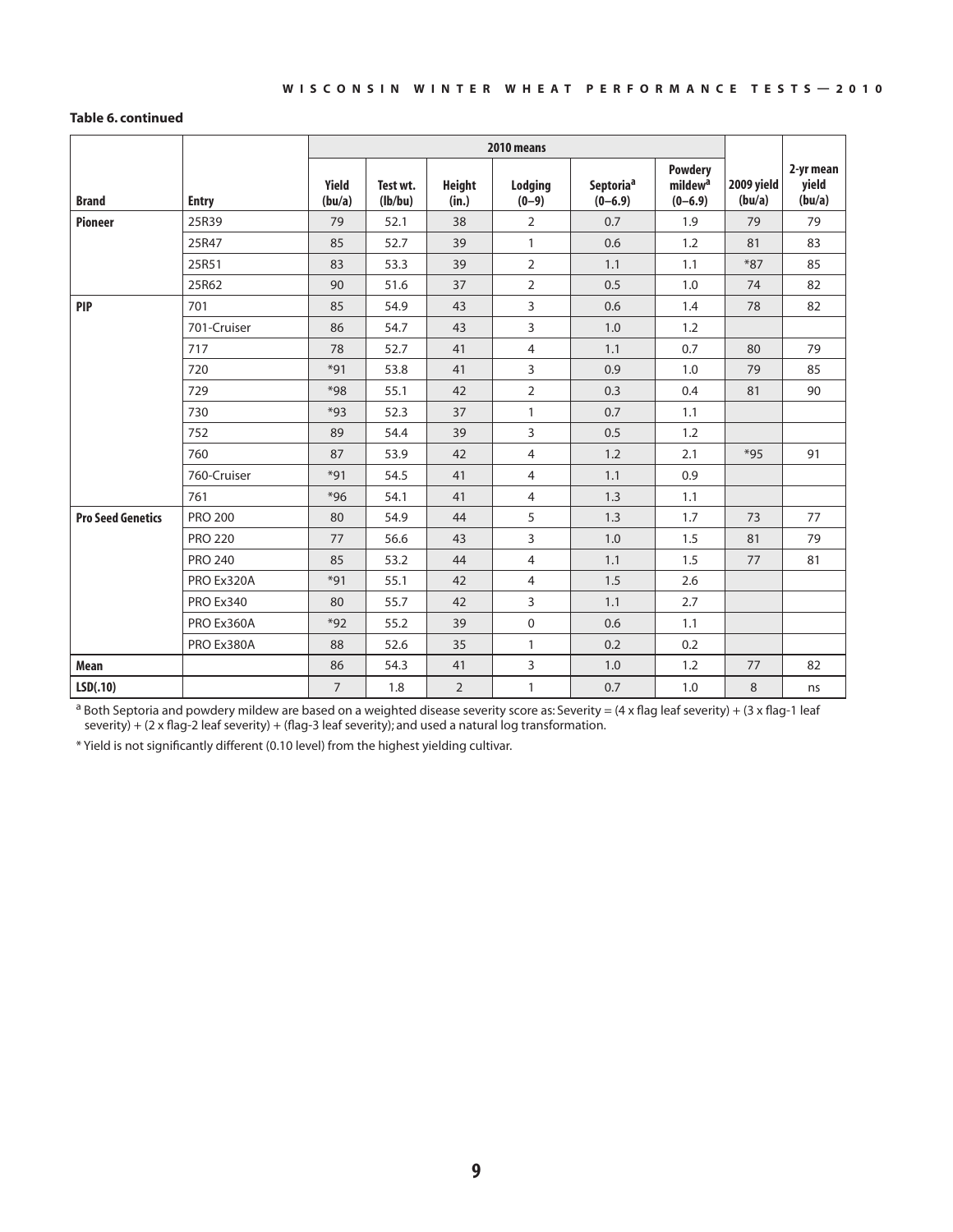|                     |                   | 2010 means              |                     |                        |                    |                                    |                                                    |                                          | 2009                      |                              |
|---------------------|-------------------|-------------------------|---------------------|------------------------|--------------------|------------------------------------|----------------------------------------------------|------------------------------------------|---------------------------|------------------------------|
| <b>Brand</b>        | <b>Entry</b>      | Yield<br>(bu/a)         | Test wt.<br>(lb/bu) | <b>Height</b><br>(in.) | Lodaina<br>$(0-9)$ | Septoria <sup>a</sup><br>$(0-6.9)$ | <b>Powdery</b><br>mildew <sup>a</sup><br>$(0-6.9)$ | Adjusted<br>yield <sup>b</sup><br>(bu/a) | Winter<br>survival<br>(%) | 2-yr mean<br>yield<br>(bu/a) |
| <b>Public</b>       | Hopewell          | 56                      | 49.7                | 39                     | 7                  | 2.5                                | 0.9                                                | $*81$                                    | 44                        | 69                           |
|                     | Kaskaskia         | 77                      | 52.6                | 41                     | $\overline{7}$     | 2.2                                | 3.3                                                | $*85$                                    | 16                        | $*81$                        |
|                     | Merl              | 59                      | 52.0                | 36                     | 8                  | 0.9                                | 3.1                                                | 70                                       | 36                        | 65                           |
|                     | Milton            | 68                      | 48.7                | 36                     | 6                  | 0.9                                | 2.4                                                | $*83$                                    | 50                        | $*76$                        |
|                     | Probe             | 63                      | 50.3                | 34                     | 8                  | 1.6                                | 0.7                                                |                                          |                           |                              |
|                     | Red Ruby          | 67                      | 46.2                | 36                     | $\overline{7}$     | 1.2                                | 2.0                                                |                                          |                           |                              |
|                     | Sisson            | 60                      | 49.6                | 38                     | 8                  | 1.4                                | 1.5                                                | 71                                       | 30                        | 66                           |
|                     | Sunburst          | 68                      | 50.7                | 30                     | 3                  | 1.6                                | 0.0                                                | 75                                       | 54                        | 72                           |
|                     | Truman            | 61                      | 48.7                | 39                     | 6                  | 2.0                                | 2.7                                                | 66                                       | 11                        | 64                           |
|                     | IL 01-11934       | $*79$                   | 54.3                | 37                     | 6                  | 1.2                                | 0.8                                                | $*82$                                    | 46                        | $*81$                        |
|                     | IL 04-24668       | 71                      | 53.4                | 36                     | $\overline{7}$     | 0.9                                | 3.4                                                | 76                                       | 58                        | 74                           |
|                     | P 02444A1-23-9    | 51                      | 50.3                | 40                     | $\boldsymbol{7}$   | 1.4                                | 3.3                                                | 74                                       | 44                        | 63                           |
|                     | P 99751RA1-4-3-94 | 55                      | 53.2                | 36                     | $\overline{7}$     | 0.7                                | 3.4                                                |                                          |                           |                              |
|                     | OH 02-13567       | 53                      | 52.8                | 40                     | 8                  | 2.0                                | 1.0                                                |                                          |                           |                              |
| AgriPro/Syngenta    | Branson           | 73                      | 48.6                | 39                     | $\overline{7}$     | 1.4                                | 1.1                                                | 77                                       | 26                        | 75                           |
|                     | W 1104            | 60                      | 48.8                | 34                     | $\overline{7}$     | 0.7                                | 4.3                                                |                                          |                           |                              |
|                     | W 1377            | 59                      | 50.8                | 37                     | $\overline{7}$     | 1.7                                | 4.2                                                | $*78$                                    | 54                        | 69                           |
|                     | W 1566            | 68                      | 50.1                | 39                     | 6                  | 1.0                                | 1.5                                                |                                          |                           |                              |
| <b>Diener</b>       | D 487             | 77                      | 54.8                | 38                     | 5                  | 1.1                                | 1.8                                                | $*88$                                    | 59                        | $*83$                        |
|                     | D 502             | 66                      | 48.0                | 40                     | 6                  | 1.2                                | 3.8                                                | $*91$                                    | 35                        | $*79$                        |
|                     | XW 91             | 71                      | 47.5                | 36                     | 6                  | 2.3                                | 2.8                                                |                                          |                           |                              |
|                     | XW 92             | 77                      | 48.4                | 39                     | 6                  | 0.9                                | 3.5                                                |                                          |                           |                              |
| <b>Dyna-Gro</b>     | 9911              | $*79$                   | 54.4                | 38                     | 6                  | 1.6                                | 1.5                                                | $*80$                                    | 43                        | $*80$                        |
|                     | V 9723            | 68                      | 49.4                | 39                     | 6                  | 1.1                                | 3.2                                                |                                          |                           |                              |
|                     | 9042              | 62                      | 52.0                | 37                     | 6                  | 1.1                                | 1.4                                                |                                          |                           |                              |
| <b>Excel Brand</b>  | 163               | 66                      | 53.8                | 42                     | 7                  | 2.6                                | 3.5                                                |                                          |                           |                              |
|                     | 242               | 60                      | 48.1                | 37                     | 6                  | 2.0                                | 3.5                                                |                                          |                           |                              |
|                     | 302               | 73                      | 48.0                | 35                     | 7                  | 1.4                                | 1.1                                                |                                          |                           |                              |
| <b>Excel/Welter</b> | 442               | 72                      | 49.9                | 38                     | 6                  | 1.7                                | 4.3                                                | $*82$                                    | 46                        | $*77$                        |
| <b>FS Seed</b>      | FS 610            | 67                      | 51.8                | 40                     | 6                  | $2.4\,$                            | 3.4                                                |                                          |                           |                              |
|                     | FS 620            | $*84$                   | 54.5                | 37                     | $\overline{7}$     | 1.4                                | 1.5                                                |                                          |                           |                              |
|                     | FS 628            | 65                      | 48.9                | 39                     | 6                  | 1.7                                | 3.4                                                | $*82$                                    | 28                        | 74                           |
|                     | FS 630            | 60                      | 48.8                | 38                     | 6                  | 1.9                                | 4.1                                                |                                          |                           |                              |
| Jung                | 5830              | $*79$                   | 51.4                | 39                     | 6                  | 0.6                                | 1.7                                                | $*83$                                    | 59                        | $*81$                        |
|                     | 5844              | 62                      | 49.0                | 38                     | 6                  | 1.0                                | 4.0                                                |                                          |                           |                              |
|                     | 5988              | $*79$                   | 52.0                | 38                     | 5                  | $1.0\,$                            | 2.1                                                | $*86$                                    | 64                        | $*83$                        |
|                     | X 5196            | 73                      | 46.8                | 41                     | 6                  | 1.1                                | 2.4                                                |                                          |                           |                              |
| Legacy              | LW 1050           | $*85$                   | 54.9                | 38                     | 5                  | 1.0                                | 1.3                                                |                                          |                           |                              |
|                     | LW 860            | 75                      | 53.3                | 38                     | 6                  | 1.9                                | 1.6                                                |                                          |                           |                              |
|                     | LW 862            | 66                      | 49.4                | 37                     | 6                  | 1.8                                | 3.4                                                |                                          |                           |                              |
|                     | LW 863            | 52                      | 47.9                | 34                     | 6                  | 1.9                                | 2.2                                                |                                          |                           |                              |
|                     | LW 870            | 65                      | 50.9                | 36                     | 5                  | 1.1                                | 2.3                                                |                                          |                           |                              |
|                     | LW 1072           | $\textcolor{red}{^*}84$ | 54.0                | 37                     | 7 <sup>7</sup>     | $1.5\,$                            | 2.4                                                |                                          |                           |                              |

#### **Table 7. Chilton site—2010 winter wheat performance test results**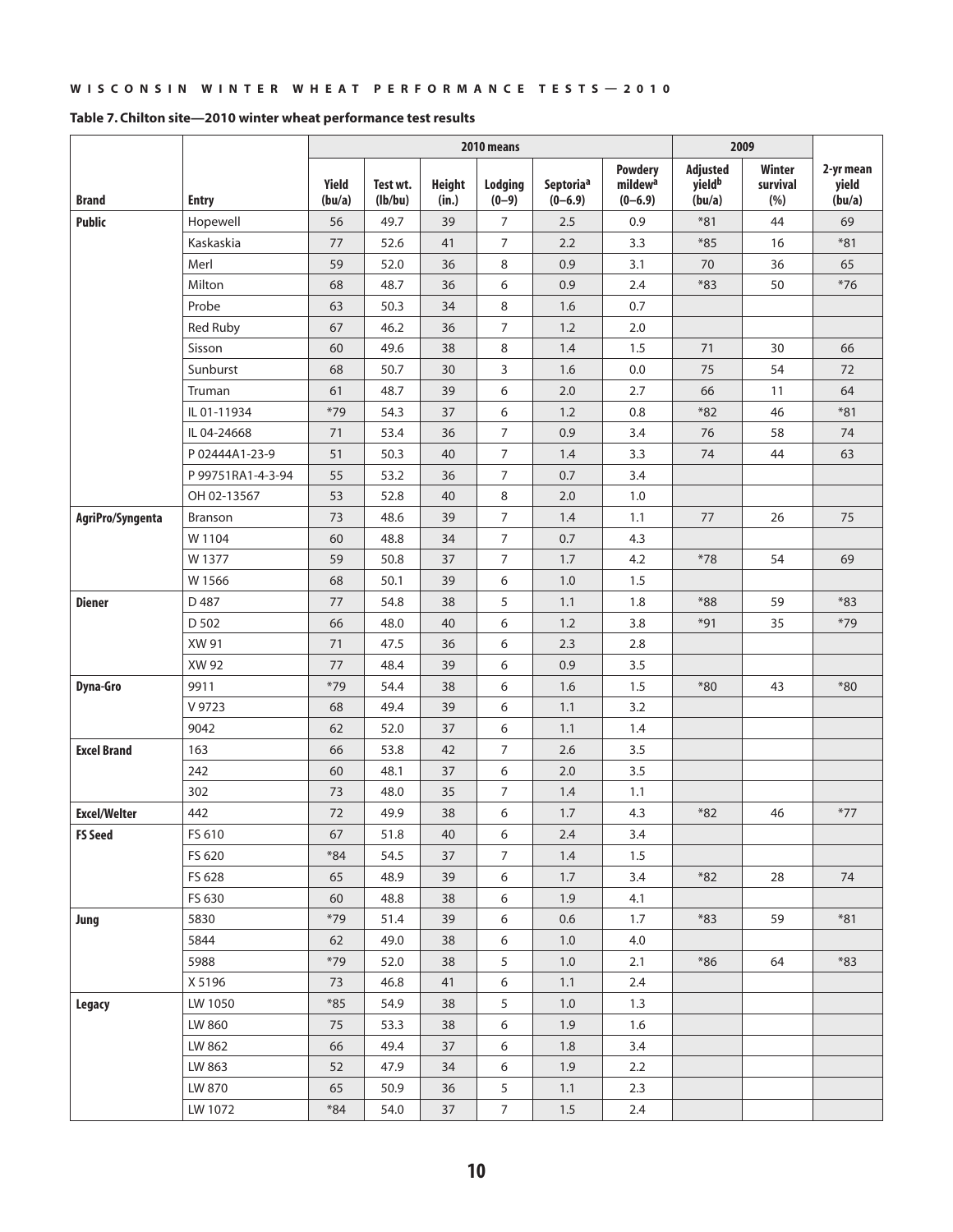#### **Table 7. continued**

|                          |                  |                 |                     |                        | 2010 means         |                          |                                                      | 2009                                     |                                   |                              |
|--------------------------|------------------|-----------------|---------------------|------------------------|--------------------|--------------------------|------------------------------------------------------|------------------------------------------|-----------------------------------|------------------------------|
| <b>Brand</b>             | <b>Entry</b>     | Yield<br>(bu/a) | Test wt.<br>(lb/bu) | <b>Height</b><br>(in.) | Lodging<br>$(0-9)$ | Septoriaª<br>$(0 - 6.9)$ | <b>Powdery</b><br>mildew <sup>a</sup><br>$(0 - 6.9)$ | Adjusted<br>yield <sup>b</sup><br>(bu/a) | <b>Winter</b><br>survival<br>(% ) | 2-yr mean<br>yield<br>(bu/a) |
| <b>Pioneer</b>           | 25R39            | 64              | 49.5                | 35                     | 6                  | 1.7                      | 3.0                                                  | $*82$                                    | 35                                | 73                           |
|                          | 25R47            | 61              | 49.3                | 35                     | 6                  | 1.6                      | 2.8                                                  | $*81$                                    | 45                                | 71                           |
|                          | 25R51            | 68              | 47.5                | 35                     | 6                  | 1.4                      | 3.8                                                  | 70                                       | 39                                | 69                           |
|                          | 25R62            | 59              | 46.7                | 36                     | 8                  | 0.5                      | 3.8                                                  | 77                                       | 33                                | 68                           |
| <b>PIP</b>               | 701              | 67              | 50.2                | 41                     | 6                  | 1.4                      | 3.8                                                  | 70                                       | 40                                | 69                           |
|                          | 701-Cruiser      | 73              | 49.5                | 39                     | $\overline{7}$     | 1.3                      | 3.1                                                  |                                          |                                   |                              |
|                          | 717              | $*86$           | 53.6                | 38                     | $\overline{7}$     | 1.7                      | 1.1                                                  | $*85$                                    | 59                                | $*86$                        |
|                          | 720              | 65              | 46.3                | 37                     | $\overline{4}$     | 2.4                      | 2.2                                                  | 62                                       | 39                                | 64                           |
|                          | 729              | $*81$           | 52.2                | 37                     | 6                  | 0.9                      | 0.4                                                  | $*87$                                    | 61                                | $*84$                        |
|                          | 730              | 72              | 49.4                | 36                     | 5                  | 1.5                      | 2.4                                                  |                                          |                                   |                              |
|                          | 752              | 64              | 49.0                | 35                     | $\overline{7}$     | 1.2                      | 1.5                                                  |                                          |                                   |                              |
|                          | 760              | $*78$           | 51.0                | 39                     | 5                  | 0.6                      | 2.1                                                  | $*88$                                    | 61                                | $*83$                        |
|                          | 760-Cruiser      | 70              | 53.5                | 40                     | 5                  | 2.2                      | 2.4                                                  |                                          |                                   |                              |
|                          | 761              | $*86$           | 52.4                | 37                     | 5                  | 2.2                      | 1.9                                                  |                                          |                                   |                              |
| <b>Pro Seed Genetics</b> | <b>PRO 200</b>   | 72              | 52.0                | 42                     | 6                  | 2.9                      | 2.4                                                  | $*79$                                    | 49                                | $*76$                        |
|                          | <b>PRO 220</b>   | 68              | 54.7                | 40                     | 6                  | 1.7                      | 3.5                                                  | $*78$                                    | 55                                | 73                           |
|                          | <b>PRO 240</b>   | 64              | 49.1                | 42                     | 6                  | 1.2                      | 3.6                                                  | $*80$                                    | 56                                | 72                           |
|                          | PRO Ex320A       | 73              | 48.0                | 41                     | 6                  | 1.7                      | 4.3                                                  |                                          |                                   |                              |
|                          | <b>PRO Ex340</b> | 58              | 46.7                | 42                     | 6                  | 2.4                      | 4.0                                                  |                                          |                                   |                              |
|                          | PRO Ex360A       | 74              | 51.7                | 37                     | 5                  | 0.9                      | 2.4                                                  |                                          |                                   |                              |
|                          | PRO Ex380A       | 72              | 49.3                | 36                     | 6                  | 1.6                      | 2.7                                                  |                                          |                                   |                              |
| <b>Mean</b>              |                  | 69              | 50.6                | 38                     | 6                  | 1.5                      | 2.6                                                  | 78                                       | 43                                | 74                           |
| LSD(.10)                 |                  | 8               | 2.3                 | $\overline{3}$         | $\overline{2}$     | 1.1                      | 1.0                                                  | 14                                       | 27                                | $10\,$                       |

<sup>a</sup> Both Septoria and powdery mildew are based on a weighted disease severity score as: Severity = (4 x flag leaf severity) + (3 x flag-1 leaf severity) + (2 x flag-2 leaf severity) + (flag-3 leaf severity); and used a natural log transformation.

b Reported wheat yields were adjusted based on a MIXED model statistical analysis that included the percent survival as a covariate to estimate the effect of winterkill on wheat productivity.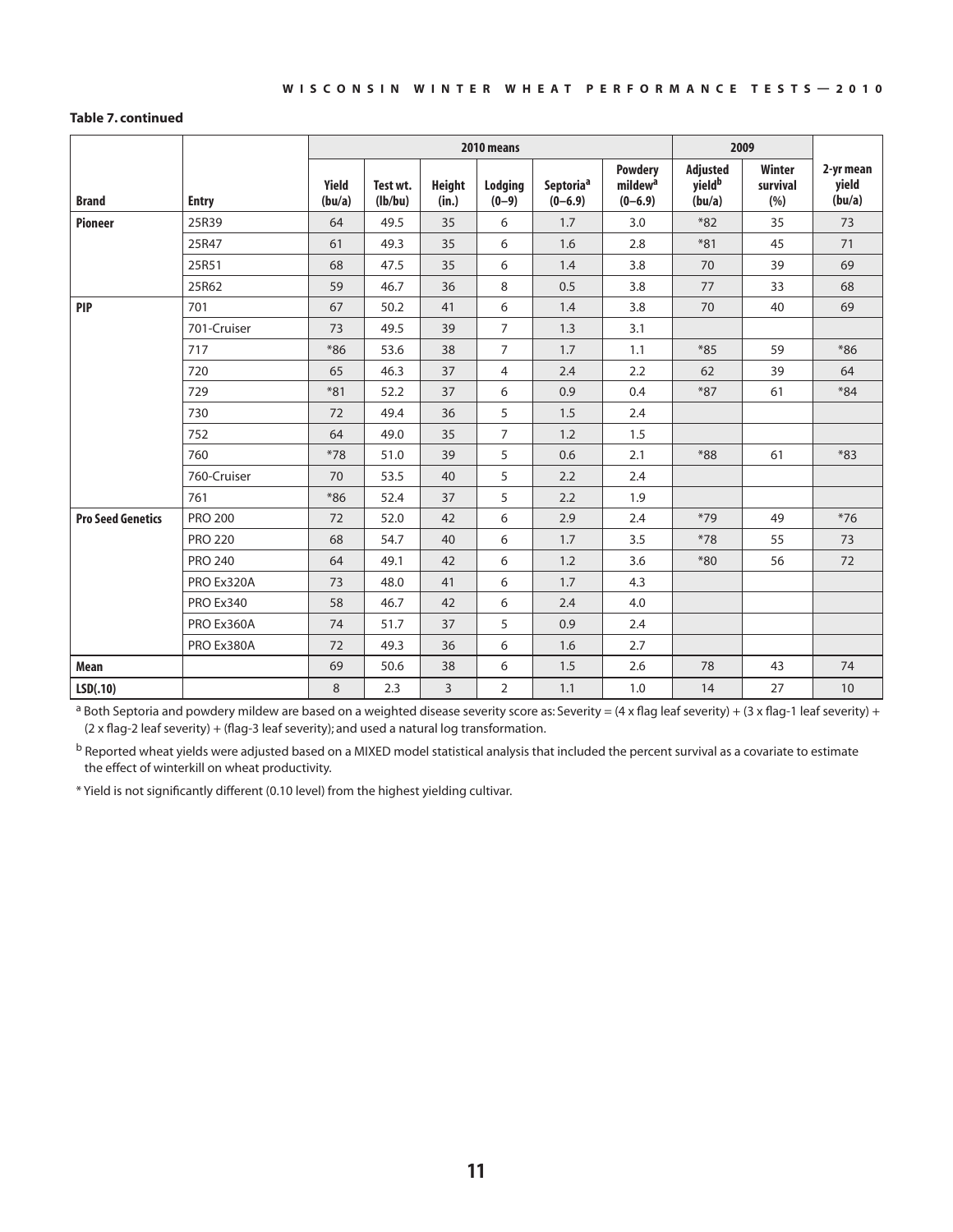|                     |                   | 2010 means      |                     |                        |                    |                          |                                       | 2009 means                                      |                            |                              |
|---------------------|-------------------|-----------------|---------------------|------------------------|--------------------|--------------------------|---------------------------------------|-------------------------------------------------|----------------------------|------------------------------|
| <b>Brand</b>        | <b>Entry</b>      | Yield<br>(bu/a) | Test wt.<br>(lb/bu) | <b>Height</b><br>(in.) | Lodging<br>$(0-9)$ | Septoriaª<br>$(0 - 6.9)$ | Leaf rust <sup>a</sup><br>$(0 - 6.9)$ | <b>Adjusted</b><br>yield <sup>b</sup><br>(bu/a) | Winter<br>survival<br>(% ) | 2-yr mean<br>yield<br>(bu/a) |
| <b>Public</b>       | Hopewell          | 86              | 53.8                | 36                     | 3                  | 2.2                      | 1.4                                   | 76                                              | 65                         | 81                           |
|                     | Kaskaskia         | 86              | 57.6                | 40                     | 3                  | 2.3                      | 0.4                                   | 76                                              | 57                         | 81                           |
|                     | Merl              | 90              | 57.5                | 35                     | $\mathbf{1}$       | 1.9                      | 0.8                                   | 75                                              | 40                         | $*83$                        |
|                     | Milton            | $*96$           | 58.8                | 37                     | $\mathbf{1}$       | 1.6                      | 0.5                                   | 81                                              | 37                         | $*89$                        |
|                     | Probe             | 83              | 55.5                | 33                     | $\overline{2}$     | 2.2                      | 1.0                                   |                                                 |                            |                              |
|                     | Red Ruby          | 89              | 57.1                | 36                     | 0                  | 2.4                      | 0.3                                   |                                                 |                            |                              |
|                     | Sisson            | 83              | 57.6                | 32                     | $\overline{2}$     | 2.1                      | 0.4                                   | 74                                              | 41                         | 79                           |
|                     | Sunburst          | $*94$           | 60.2                | 31                     | 0                  | 2.9                      | 0.5                                   | 64                                              | 31                         | 79                           |
|                     | Truman            | 78              | 56.6                | 37                     | $\overline{2}$     | 2.0                      | 0.6                                   | 72                                              | 46                         | 75                           |
|                     | IL 01-11934       | 88              | 58.9                | 33                     | 5                  | 2.7                      | 0.0                                   | 82                                              | 39                         | $*85$                        |
|                     | IL 04-24668       | 85              | 58.6                | 35                     | $\overline{2}$     | 1.7                      | 0.2                                   | 80                                              | 64                         | $*83$                        |
|                     | P 02444A1-23-9    | 79              | 55.8                | 33                     | $\mathbf{1}$       | 1.0                      | 0.1                                   | 77                                              | 51                         | 78                           |
|                     | P 99751RA1-4-3-94 | 82              | 59.4                | 32                     | 0                  | 1.3                      | 0.0                                   |                                                 |                            |                              |
|                     | OH 02-13567       | 87              | 56.9                | 38                     | $\overline{2}$     | 1.8                      | 0.2                                   |                                                 |                            |                              |
| AgriPro/Syngenta    | Branson           | $*100$          | 56.5                | 32                     | $\mathbf{1}$       | 2.1                      | 0.5                                   | $*84$                                           | 27                         | $*92$                        |
|                     | W 1104            | 92              | 55.0                | 32                     | $\overline{2}$     | 2.1                      | 0.9                                   |                                                 |                            |                              |
|                     | W 1377            | 82              | 58.8                | 34                     | $\mathbf{1}$       | 2.9                      | 0.9                                   | 79                                              | 40                         | 81                           |
|                     | W 1566            | 82              | 54.9                | 41                     | $\mathbf{1}$       | 2.5                      | 1.1                                   |                                                 |                            |                              |
| <b>Diener</b>       | D 487             | 84              | 57.1                | 35                     | $\mathbf{1}$       | 2.4                      | 0.6                                   | 75                                              | 47                         | 80                           |
|                     | D 502             | 91              | 55.9                | 38                     | $\mathbf{1}$       | 3.1                      | 0.1                                   | $*83$                                           | 47                         | $*87$                        |
|                     | XW 91             | $*97$           | 54.9                | 35                     | $\mathbf{1}$       | 1.1                      | 0.3                                   |                                                 |                            |                              |
|                     | XW 92             | 91              | 56.3                | 40                     | $\overline{2}$     | 2.7                      | 0.7                                   |                                                 |                            |                              |
| <b>Dyna-Gro</b>     | 9911              | 88              | 58.3                | 36                     | $\mathbf{1}$       | 2.8                      | 0.9                                   | 82                                              | 51                         | $*85$                        |
|                     | V 9723            | 86              | 55.4                | 36                     | $\mathbf{1}$       | 1.5                      | 0.2                                   |                                                 |                            |                              |
|                     | 9042              | 88              | 56.8                | 33                     | $\mathbf{1}$       | 2.3                      | 0.0                                   |                                                 |                            |                              |
| <b>Excel Brand</b>  | 163               | 90              | 58.1                | 36                     | $\overline{2}$     | 1.7                      | 0.2                                   |                                                 |                            |                              |
|                     | 242               | 83              | 56.4                | 34                     | $\overline{2}$     | 1.4                      | 0.3                                   |                                                 |                            |                              |
|                     | 302               | 92              | 56.0                | 33                     | $\mathbf{1}$       | 1.2                      | 0.5                                   |                                                 |                            |                              |
| <b>Excel/Welter</b> | 442               | 88              | 56.6                | 38                     | $\mathbf{1}$       | 1.6                      | 0.7                                   | $*90$                                           | 48                         | $*89$                        |
| <b>FS Seed</b>      | FS 610            | 84              | 58.9                | 35                     | 2                  | $2.0\,$                  | 1.4                                   |                                                 |                            |                              |
|                     | FS 620            | 79              | 58.2                | 33                     | $\overline{2}$     | 1.4                      | 0.4                                   |                                                 |                            |                              |
|                     | FS 628            | 88              | 55.9                | 37                     | $\mathbf{1}$       | 2.3                      | 1.1                                   | $*84$                                           | 41                         | $*86$                        |
|                     | FS 630            | 86              | 56.5                | 40                     | $\mathbf{1}$       | 2.1                      | 1.8                                   |                                                 |                            |                              |
| Jung                | 5830              | 88              | 58.3                | 36                     | $\overline{2}$     | 2.7                      | 0.3                                   | $*91$                                           | 54                         | $*90$                        |
|                     | 5844              | 91              | 56.1                | 39                     | $\mathbf{1}$       | 2.3                      | 0.1                                   |                                                 |                            |                              |
|                     | 5988              | 85              | 57.4                | 39                     | $\overline{2}$     | 2.1                      | 0.3                                   | $*90$                                           | 37                         | $*88$                        |
|                     | X 5196            | $*94$           | 54.2                | 39                     | $\overline{2}$     | 1.6                      | 0.9                                   |                                                 |                            |                              |
| Legacy              | LW 1050           | $*93$           | 57.7                | 36                     | $\overline{2}$     | 1.8                      | 1.0                                   |                                                 |                            |                              |
|                     | LW 860            | 92              | 57.3                | 39                     | $\overline{2}$     | 3.0                      | 0.0                                   |                                                 |                            |                              |
|                     | LW 862            | 89              | 55.1                | 39                     | $\overline{2}$     | 1.6                      | 0.5                                   |                                                 |                            |                              |
|                     | LW 863            | 92              | 54.3                | 35                     | $\mathbf{1}$       | 1.8                      | 0.1                                   |                                                 |                            |                              |
|                     | LW 870            | 88              | 57.4                | 35                     | $\mathbf{1}$       | 0.8                      | 0.0                                   |                                                 |                            |                              |
|                     | LW 1072           | 75              | 57.6                | 34                     | 5                  | 2.9                      | 1.6                                   |                                                 |                            |                              |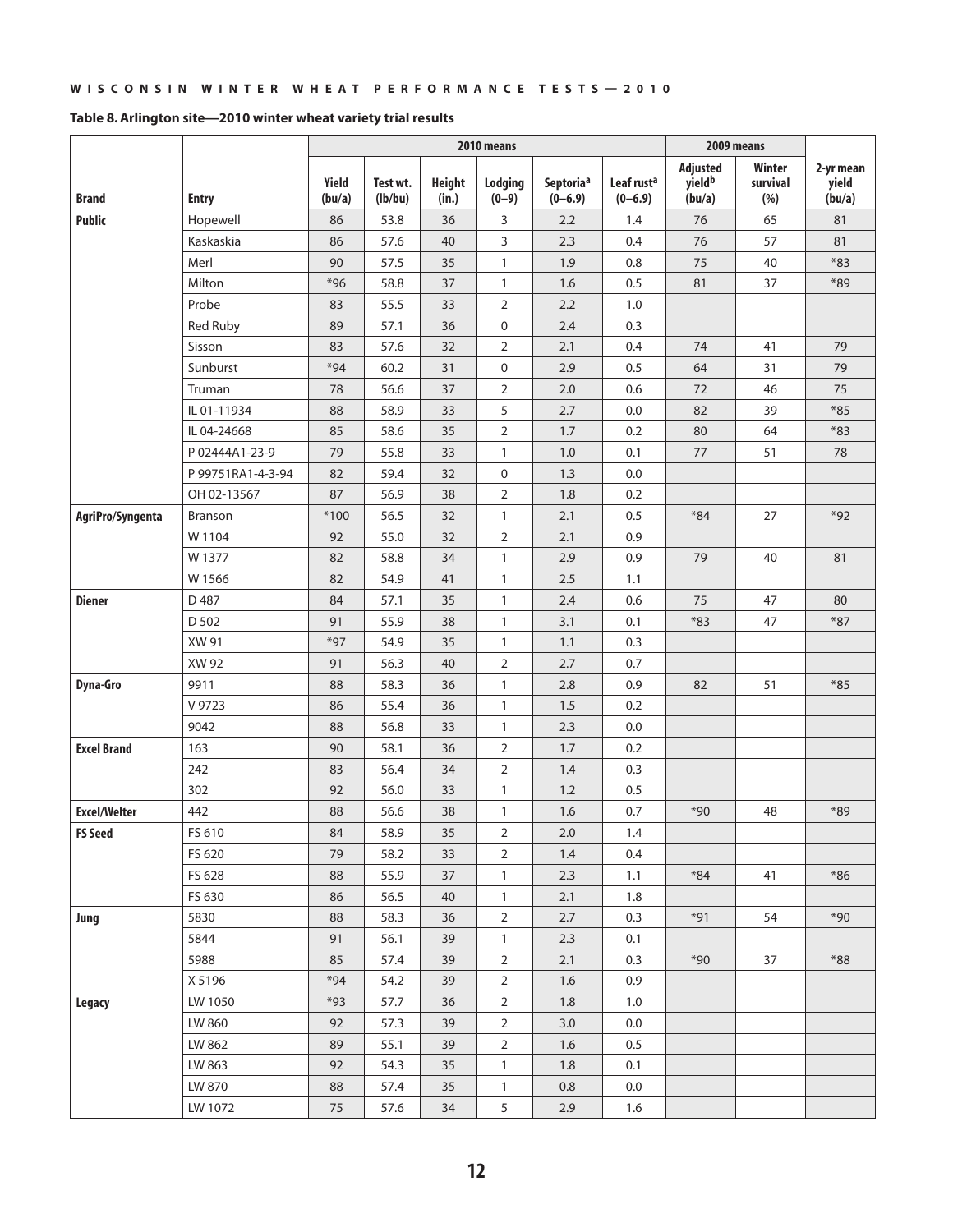#### **Table 8. continued**

|                          |                |                 |                     | 2010 means             | 2009 means         |                                      |                                     |                                          |                            |                              |
|--------------------------|----------------|-----------------|---------------------|------------------------|--------------------|--------------------------------------|-------------------------------------|------------------------------------------|----------------------------|------------------------------|
| <b>Brand</b>             | <b>Entry</b>   | Yield<br>(bu/a) | Test wt.<br>(lb/bu) | <b>Height</b><br>(in.) | Lodging<br>$(0-9)$ | Septoria <sup>a</sup><br>$(0 - 6.9)$ | Leaf rust <sup>a</sup><br>$(0-6.9)$ | Adjusted<br>yield <sup>b</sup><br>(bu/a) | Winter<br>survival<br>(% ) | 2-yr mean<br>yield<br>(bu/a) |
| <b>Pioneer</b>           | 25R39          | $*95$           | 56.0                | 34                     | $\mathbf 0$        | 2.2                                  | 0.5                                 | 78                                       | 30                         | $*87$                        |
|                          | 25R47          | $*93$           | 56.8                | 33                     | $\mathbf 0$        | 1.9                                  | 0.9                                 | 81                                       | 47                         | $*87$                        |
|                          | 25R51          | 90              | 56.4                | 33                     | $\mathbf{1}$       | 2.3                                  | 0.1                                 | 80                                       | 39                         | $*85$                        |
|                          | 25R62          | 91              | 54.5                | 32                     | $\mathbf{1}$       | 2.5                                  | 0.8                                 | 73                                       | 29                         | 82                           |
| <b>PIP</b>               | 701            | 87              | 55.6                | 38                     | $\mathbf{1}$       | 1.9                                  | 0.2                                 | 80                                       | 42                         | $*84$                        |
|                          | 701-Cruiser    | 85              | 55.5                | 37                     | $\mathbf{1}$       | 2.6                                  | 0.0                                 |                                          |                            |                              |
|                          | 717            | 86              | 58.6                | 33                     | 3                  | 1.2                                  | 0.2                                 | $*90$                                    | 22                         | $*88$                        |
|                          | 720            | 90              | 54.1                | 36                     | $\overline{2}$     | 2.2                                  | 0.1                                 | 69                                       | 49                         | 80                           |
|                          | 729            | $*93$           | 58.8                | 36                     | $\mathbf{1}$       | 2.4                                  | 0.6                                 | $*84$                                    | 70                         | $*89$                        |
|                          | 730            | 92              | 55.5                | 33                     | $\mathbf{1}$       | 2.2                                  | 0.1                                 |                                          |                            |                              |
|                          | 752            | $*98$           | 56.5                | 33                     | $\mathbf{1}$       | 1.6                                  | 0.0                                 |                                          |                            |                              |
|                          | 760            | 87              | 57.4                | 37                     | 3                  | 2.2                                  | 0.2                                 | $*87$                                    | 68                         | $*87$                        |
|                          | 760-Cruiser    | 92              | 57.3                | 37                     | $\overline{2}$     | 1.5                                  | 0.5                                 |                                          |                            |                              |
|                          | 761            | 92              | 57.4                | 38                     | $\mathbf{1}$       | 2.5                                  | 1.3                                 |                                          |                            |                              |
| <b>Pro Seed Genetics</b> | <b>PRO 200</b> | 90              | 58.6                | 41                     | 4                  | 1.8                                  | 0.9                                 | $*84$                                    | 80                         | $*87$                        |
|                          | <b>PRO 220</b> | 86              | 59.7                | 40                     | $\mathbf{1}$       | 1.4                                  | 0.8                                 | 75                                       | 60                         | 81                           |
|                          | <b>PRO 240</b> | 92              | 56.0                | 38                     | $\overline{2}$     | 2.3                                  | 0.7                                 | $*84$                                    | 46                         | $*88$                        |
|                          | PRO Ex320A     | 91              | 57.0                | 38                     | $\mathbf{1}$       | 2.5                                  | 0.9                                 |                                          |                            |                              |
|                          | PRO Ex340      | 83              | 57.3                | 37                     | $\overline{2}$     | 1.3                                  | 0.0                                 |                                          |                            |                              |
|                          | PRO Ex360A     | $*99$           | 56.2                | 35                     | $\mathbf{1}$       | 1.6                                  | 0.5                                 |                                          |                            |                              |
|                          | PRO Ex380A     | $*93$           | 55.6                | 34                     | $\mathbf{1}$       | 2.0                                  | 0.5                                 |                                          |                            |                              |
| Mean                     |                | 89              | 56.9                | 36                     | $\overline{2}$     | 2.0                                  | 0.5                                 | 79                                       | 44                         | 84                           |
| LSD(.10)                 |                | $\overline{7}$  | 1.1                 | $\overline{2}$         | $\mathbf{1}$       | 1.0                                  | 0.8                                 | 13                                       | 21                         | 9                            |

<sup>a</sup> Both Septoria and leaf rust are based on a weighted disease severity score as: Severity = (4 x flag leaf severity) + (3 x flag-1 leaf severity) + (2 x flag-2 leaf severity) + (flag-3 leaf severity); and used a natural log transformation.

b Reported wheat yields were adjusted based on a MIXED model statistical analysis that included the percent survival as a covariate to estimate the effect of winterkill on wheat productivity.